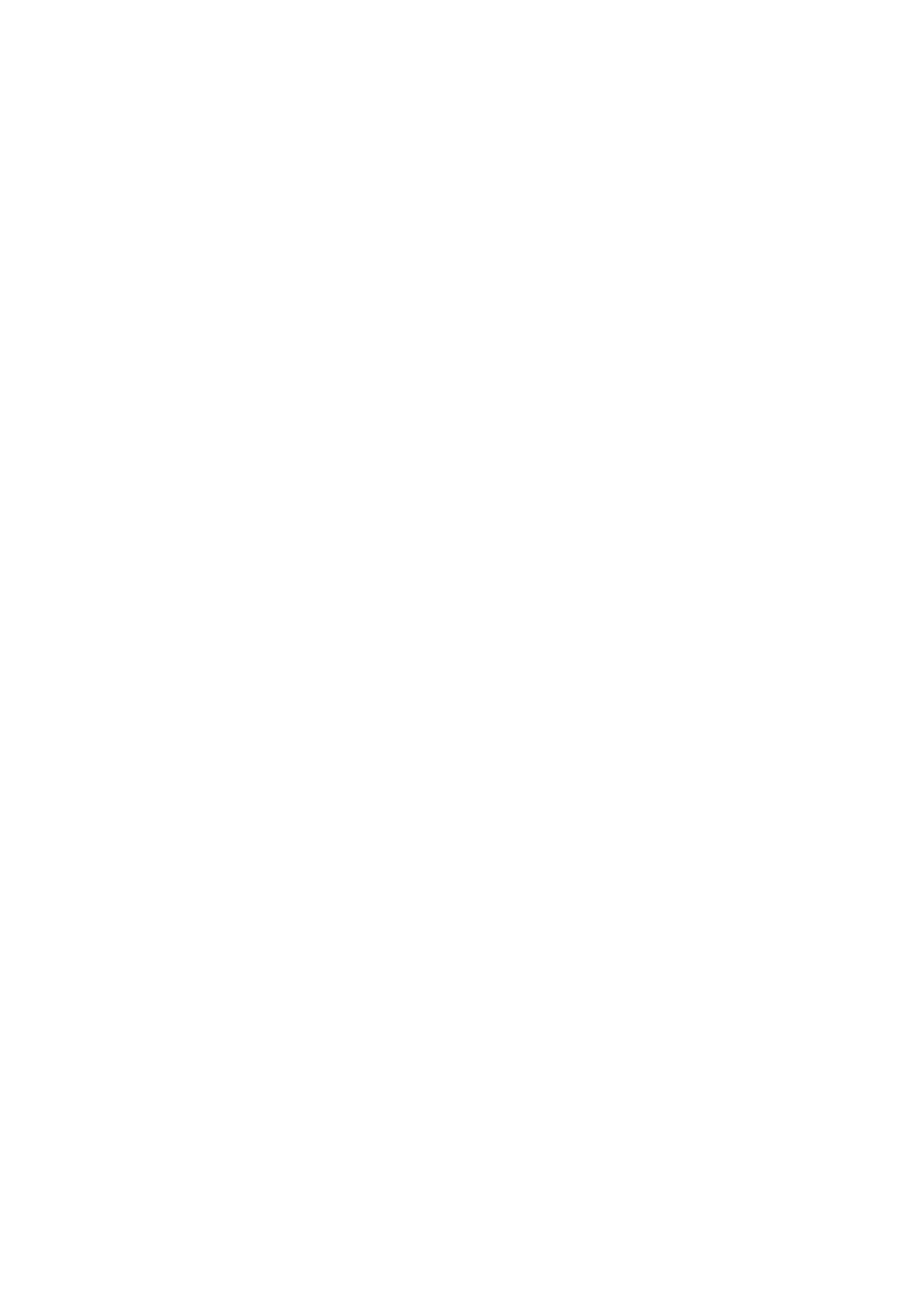## NHS Wirral Maternity Matters Findings Report 2010

Qualitative Findings Report

March 2010

NHS Wirral

St Catherines, Church Road, Birkenhead, Wirral, CH42 0LQ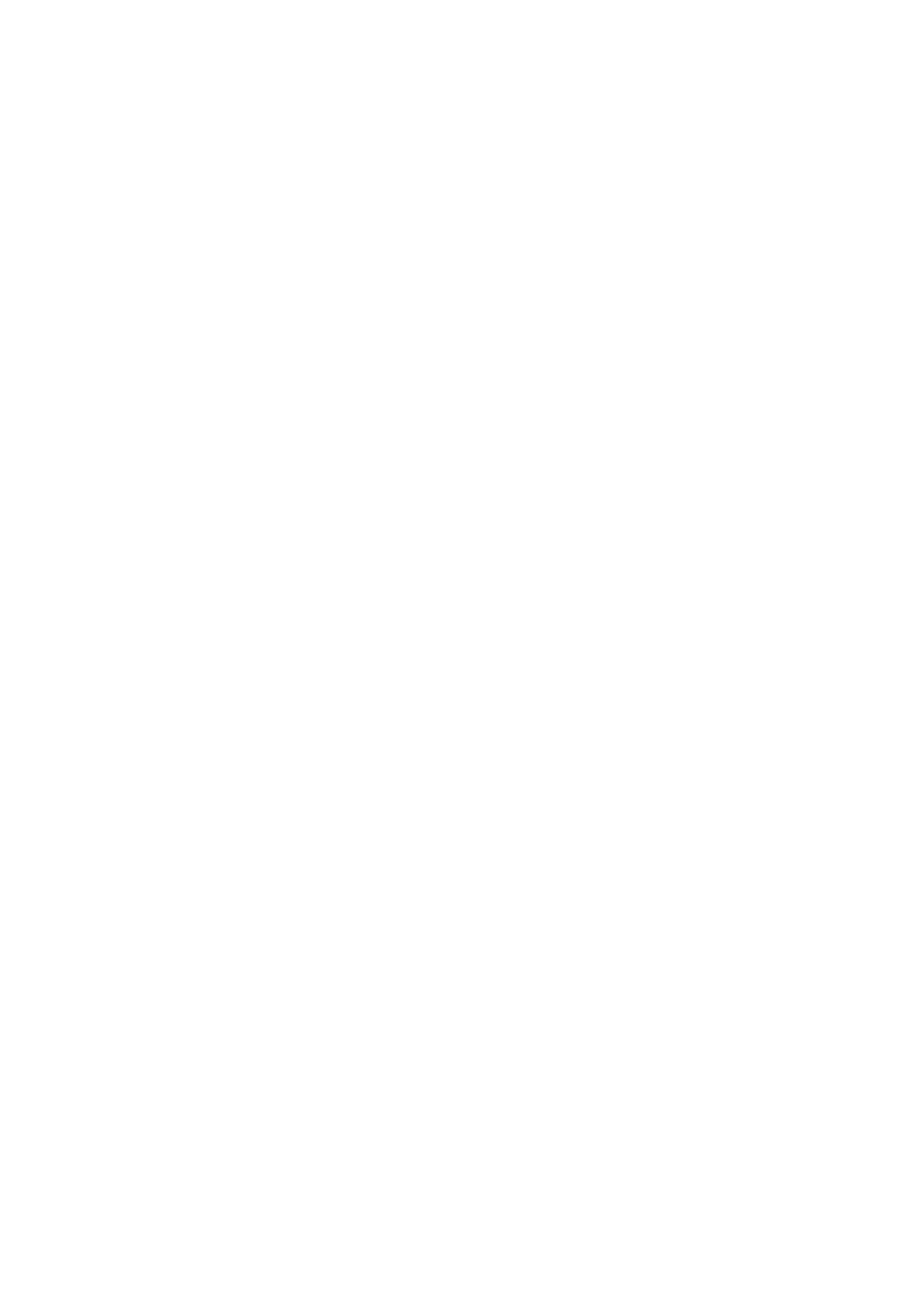

## Issue and revision record

A 17/03/2010 Sarah Swan Nick Godbehere

**Revision Date Originator Checker Approver Description**<br>A 17/03/2010 Sarah Swan Nick Godbehere Kate Spicer

gerages N.C. K. Spice

This document is issued for the party which commissioned it and for specific purposes connected with the above-captioned project only. It should not be relied upon by any other party or used for any other purpose.

We accept no responsibility for the consequences of this document being relied upon by any other party, or being used for any other purpose, or containing any error or omission which is due to an error or omission in data supplied to us by other parties

This document contains confidential information and proprietary intellectual property. It should not be shown to other parties without consent from us and from the party which commissioned it.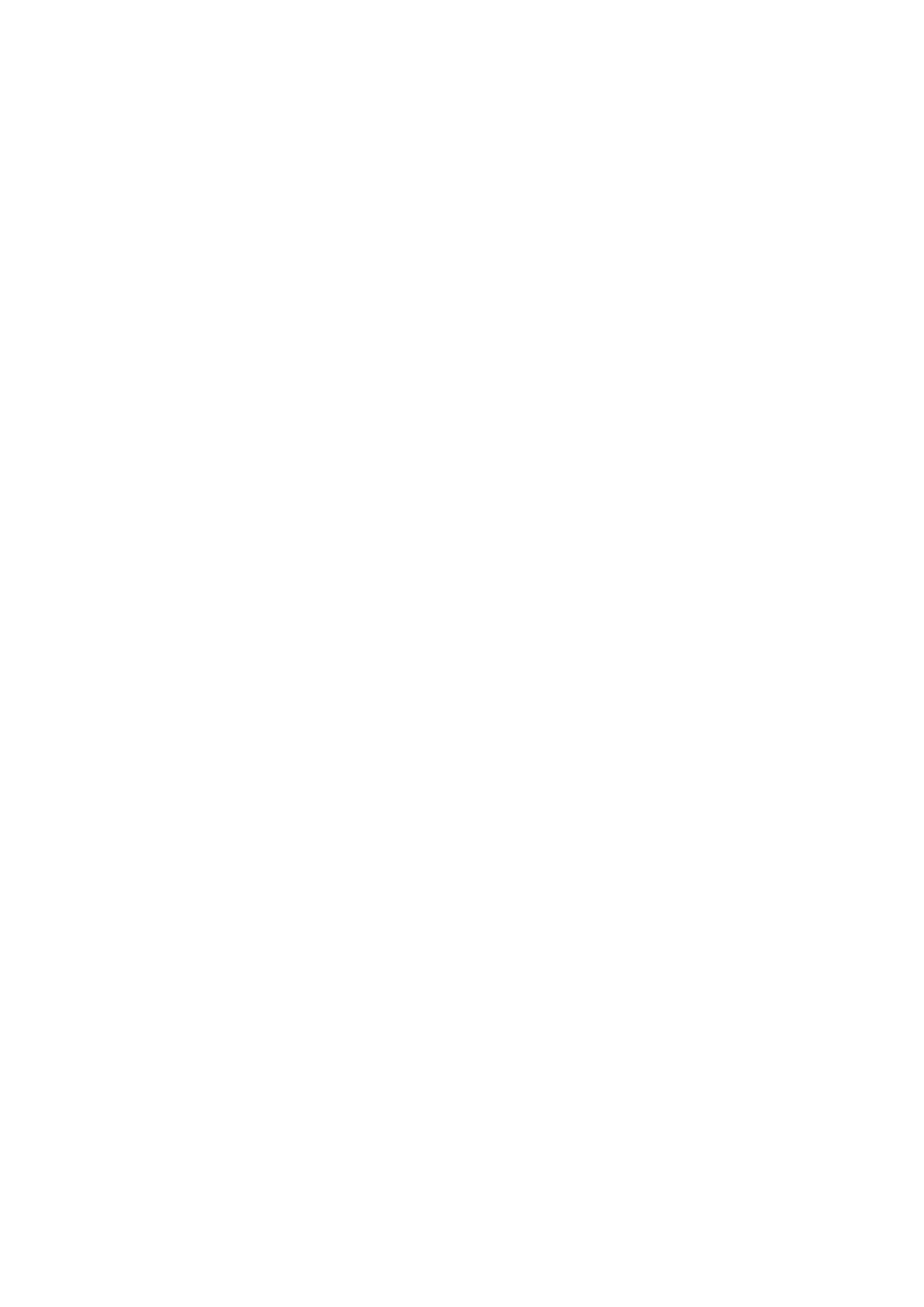

## **Content**

#### **Chapter Title**

#### Page

i.

## **Executive Summary**

| 1.  | <b>Introduction</b> |        |
|-----|---------------------|--------|
| 1.1 | Introduction        |        |
| 1.2 | Methodology_        |        |
| 1.3 | Topic Guide         | $\sim$ |
| 1.4 | Analysis of data    | ◠      |

| 2.      | <b>Research Findings</b>                                                                                                                                                                                                             | 3                          |
|---------|--------------------------------------------------------------------------------------------------------------------------------------------------------------------------------------------------------------------------------------|----------------------------|
| 2.1     |                                                                                                                                                                                                                                      | 3                          |
| 2.2     |                                                                                                                                                                                                                                      |                            |
| 2.2.1   |                                                                                                                                                                                                                                      | 3                          |
| 222     |                                                                                                                                                                                                                                      |                            |
| 2.2.3   | Ongoing care <u>example and the contract of the contract of the contract of the contract of the contract of the contract of the contract of the contract of the contract of the contract of the contract of the contract of the </u> | 5                          |
| 2.2.3.1 | Choice over where <b>expansion of the control of the control of the control of the control of the control of the control of the control of the control of the control of the control of the control of the control of the contro</b> | 5                          |
| 2.2.3.2 | Choice over who will be a series of the contract of the contract of the contract of the contract of the contract of the contract of the contract of the contract of the contract of the contract of the contract of the contra       | $\overline{\phantom{a}}$ 5 |
| 2.2.3.3 | Choice over how 600 million and the contract of the contract of the contract of the contract of the contract of the contract of the contract of the contract of the contract of the contract of the contract of the contract o       |                            |
| 2.2.4   | Care Plan                                                                                                                                                                                                                            | 6                          |
| 2.2.5   |                                                                                                                                                                                                                                      |                            |
| 2.2.6   |                                                                                                                                                                                                                                      |                            |
| 2.2.7   |                                                                                                                                                                                                                                      | 9                          |
| 2.2.8   | Continuation of care                                                                                                                                                                                                                 | 10                         |
| 2.2.9   |                                                                                                                                                                                                                                      |                            |
| 2.3     |                                                                                                                                                                                                                                      |                            |
| 2.3.1   |                                                                                                                                                                                                                                      | 14                         |
| 2.3.2   | Inattentive staff in the contract of the contract of the contract of the contract of the contract of the contract of the contract of the contract of the contract of the contract of the contract of the contract of the contr       |                            |
| 2.3.3   |                                                                                                                                                                                                                                      | 15                         |
| 2.3.4   |                                                                                                                                                                                                                                      | 16                         |
| 2.3.5   |                                                                                                                                                                                                                                      |                            |
| 2.3.6   |                                                                                                                                                                                                                                      |                            |
| 2.3.7   |                                                                                                                                                                                                                                      | 17                         |
| 2.3.8   |                                                                                                                                                                                                                                      |                            |
| 2.4     |                                                                                                                                                                                                                                      |                            |
| 2.4.1   |                                                                                                                                                                                                                                      | 19                         |
| 2.5     |                                                                                                                                                                                                                                      | 20                         |
| 2.5.1   |                                                                                                                                                                                                                                      |                            |
| 2.5.2   |                                                                                                                                                                                                                                      | 20                         |
| 2.5.3   |                                                                                                                                                                                                                                      | 20                         |
| 2.5.4   |                                                                                                                                                                                                                                      | $\sim$ 20                  |
| 2.6     | Overall Perception _________                                                                                                                                                                                                         | 21                         |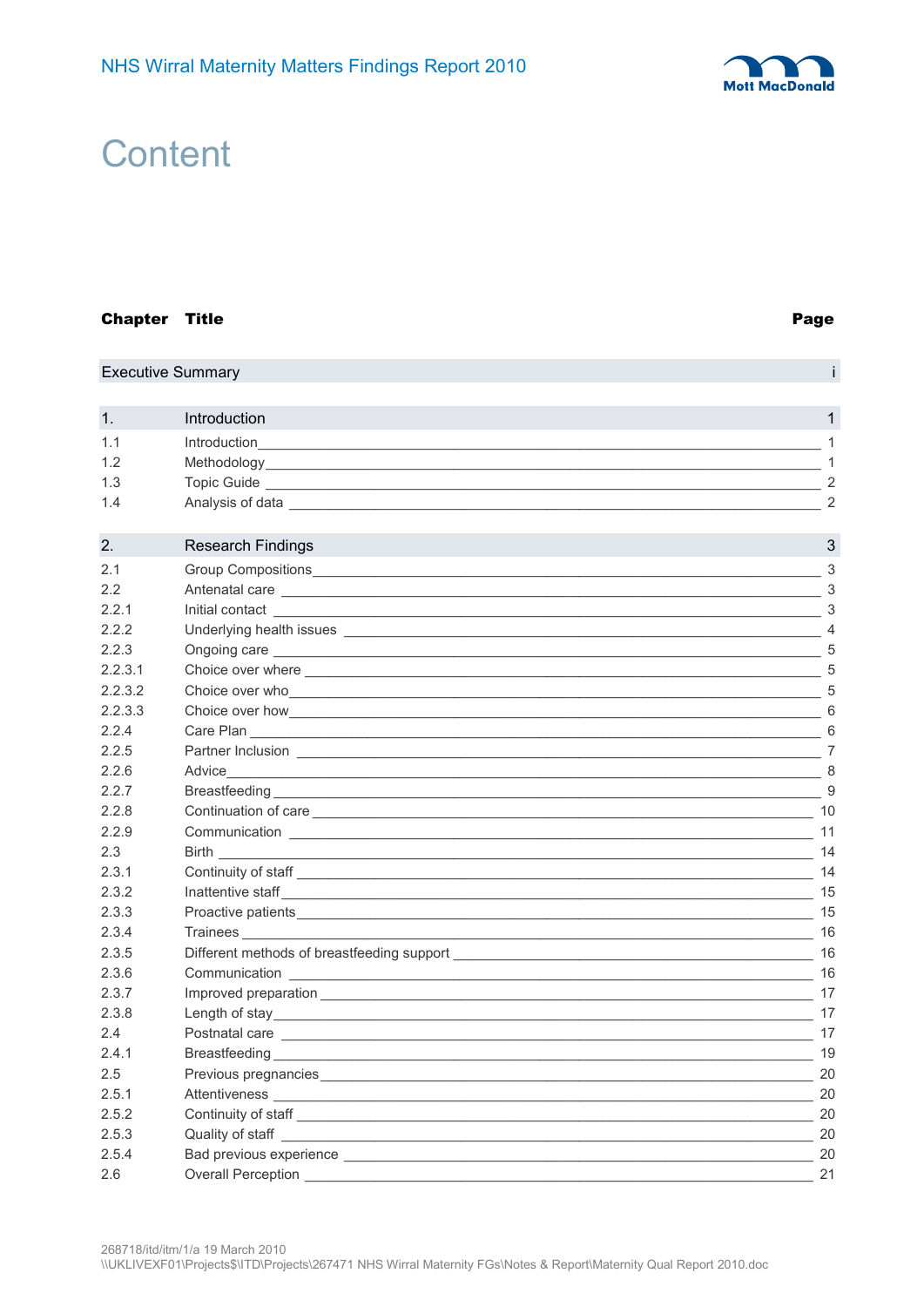

| Appendices              |  | 23 |
|-------------------------|--|----|
| Appendix A. Topic Guide |  | 24 |

268718/itd/itm/1/a 19 March 2010 \\UKLIVEXF01\Projects\$\ITD\Projects\267471 NHS Wirral Maternity FGs\Notes & Report\Maternity Qual Report 2010.doc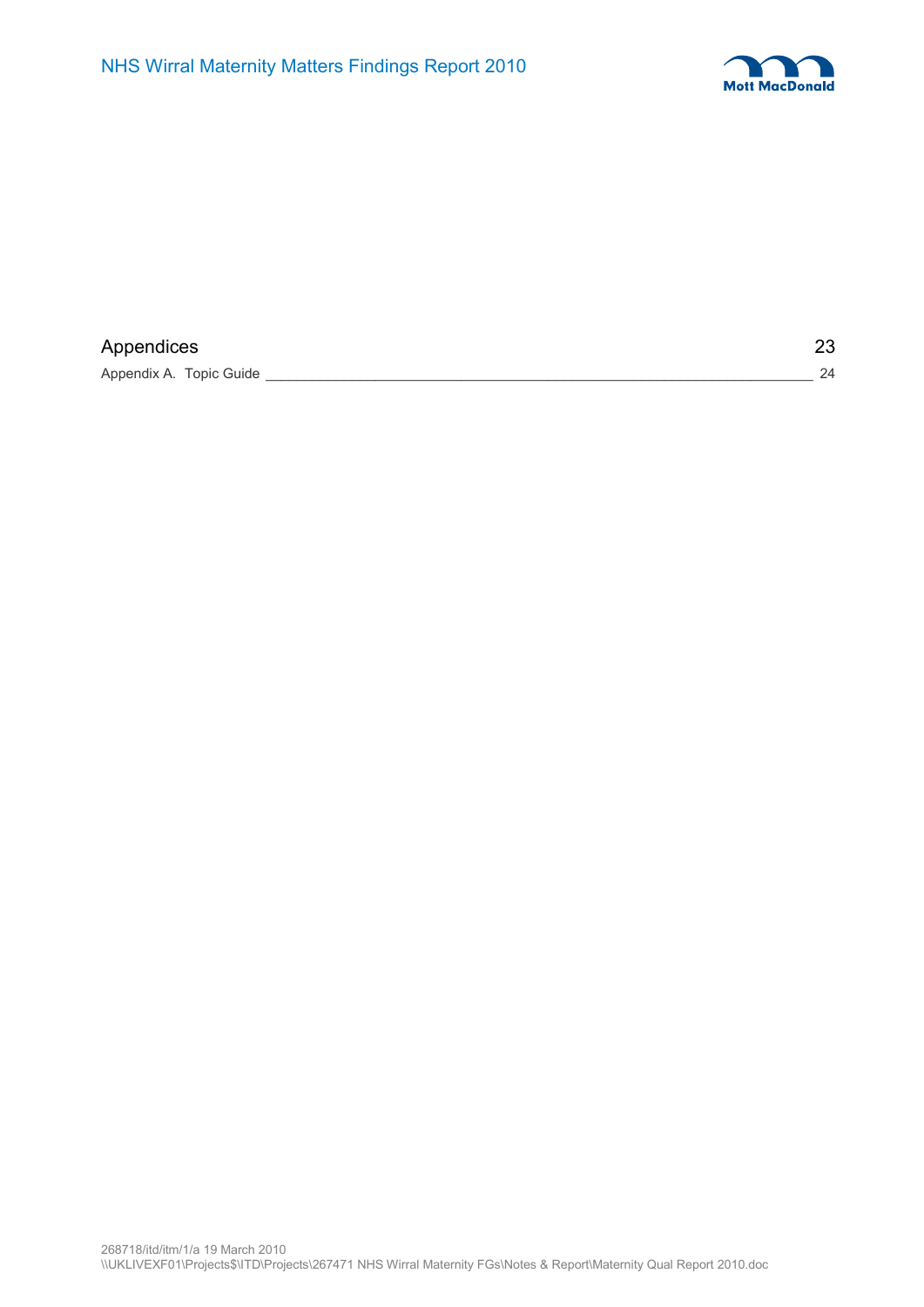

## Executive Summary

In January 2009 NHS Wirral introduced improvements to its midwifery services in line with the Department of Health's Maternity Matters initiative.

At the heart of this initiative is the priority to provide a choice of safe, high quality maternity care for all women and their partners. As part of this process women will be offered four choice guarantees in terms of: choice of accessing maternity services, choice of type of antenatal care, choice of place of birth and choice of place of postnatal care.

Mott MacDonald was commissioned by NHS Wirral to carry out qualitative research with mothers who had used NHS Wirral maternity services and had given birth since July 2009. The main purpose of the consultation exercise was to engage with the service users, gauge satisfaction with the service, explore their experience of the service and identify whether improvements made to the service had been effective.

## **Antenatal choice**

When participants discovered that they were pregnant none knew that they had a choice over who to see and for most, the GP was the first contact with a healthcare professional. For many going to the GP was seen as 'best' way of doing things as some felt that going to a midwife or a consultant would be *"jumping ahead of yourself"* 

However, there was definitely some interest in the idea of going either straight to midwife or maternity services for a second or third child. They felt this might be a way of getting the ball rolling more quickly and getting the first scan and "booking in" in place by cutting out this earlier step.

Across the groups there was little sense of being offered options except about where to have the baby. All opted to go to the Arrowe Park hospital because of the location and the good reputation of the hospital.

No participants could recall forming a detailed care plan with their midwife, generally participants knew themselves what they did and did not want to happen during their labour. These ideas were produced from their own informed choices, without any formal input into a care plan for healthcare professionals.

Some were happy with this as in their mind *"what happens…happens"* and they prefer to *"go with the flow"* in pregnancy. It was even suggested that having a plan of exact events that should happen may make mothers panicky if it did not happen that way.

i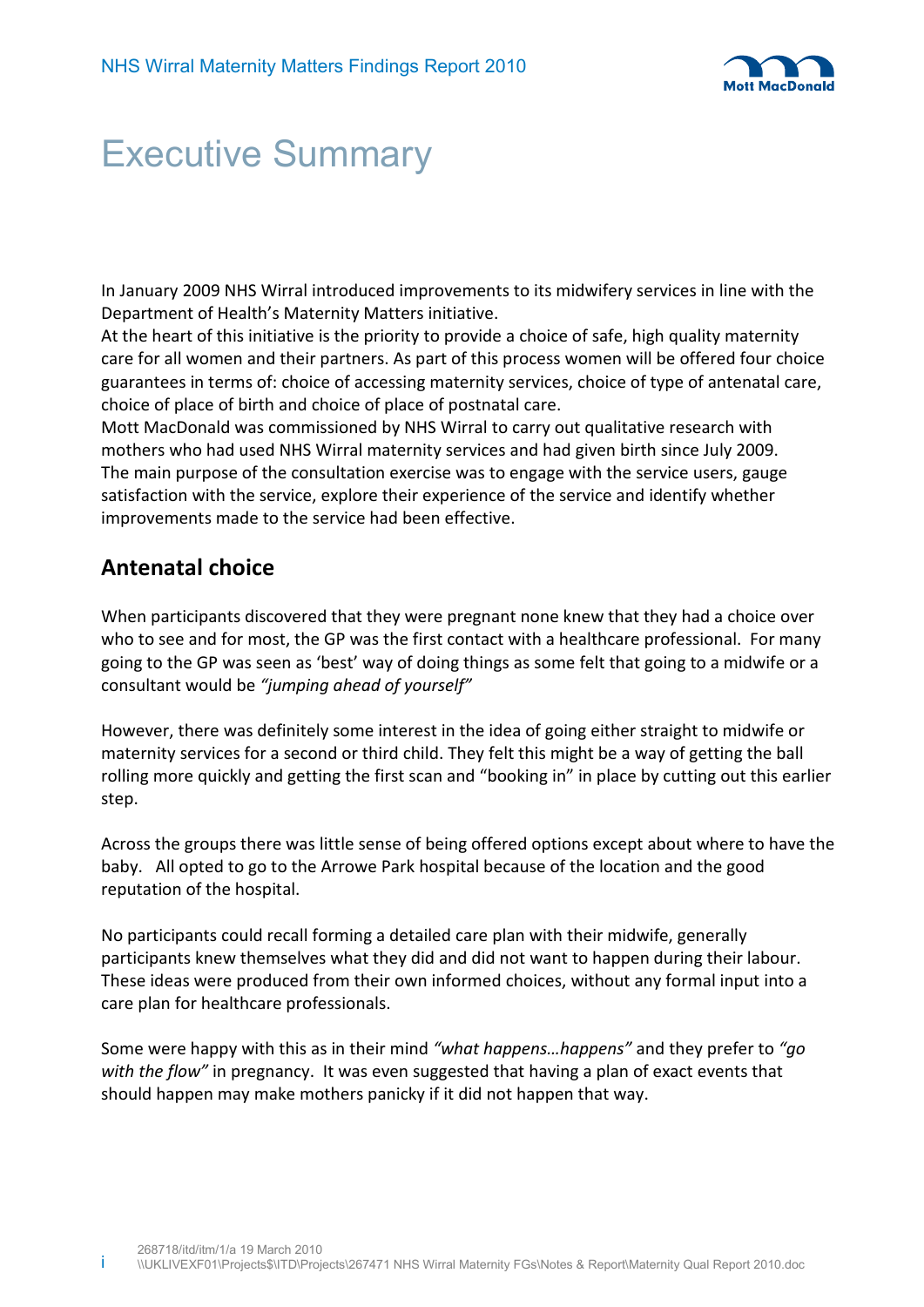

## **Partner Inclusion**

All participants wanted their partners, where present, to be involved in antenatal care. It was felt to be important for partners to be invited by name like the mums are so they feel they have an important role in antenatal care. It was suggested that partner preparation for labour would be beneficial;

*"It can be a horrific experience to watch, they are totally unprepared, my husband passed out!"* 

It was agreed that partners were included in some aspects of antenatal care; although they did not feel that the classes available were what their partners were interested in. They would have preferred more practical classes about bathing and feeding a baby that their partners would have been more actively involved in than the labour classes.

## **Breastfeeding**

During ante natal care breastfeeding was pushed strongly onto participants by midwives. One participant was disappointed and that breastfeeding is overly portrayed as a positive experience for the mother and the baby and that it did not properly prepare mothers for the reality of breast feeding and felt that midwives should prepare mothers properly; *"You're totally not prepared for the reality of breastfeeding its like supply and demand; it's such a drain on your body"* 

There was little advice given on bottle-feeding, some practical advice would be welcomed to help get babies into a manageable routine rather than the *"patronising"* leaflet about bottlefeeding that some received.

## **Continuation of care**

A large proportion of participants saw 2 or 3 midwives throughout their pregnancy and were happy with this number; a smaller proportion saw more midwives in one case up to 8. Generally it was felt that seeing around 5 or 6 different midwives would be unacceptable.

The few participants who stated to see a higher number of midwives during pregnancy felt this negatively affected their care. They found it hard to build a relationship with midwives as they were always different and each time they went to an appointment it was like *"starting again"* going over their history and background.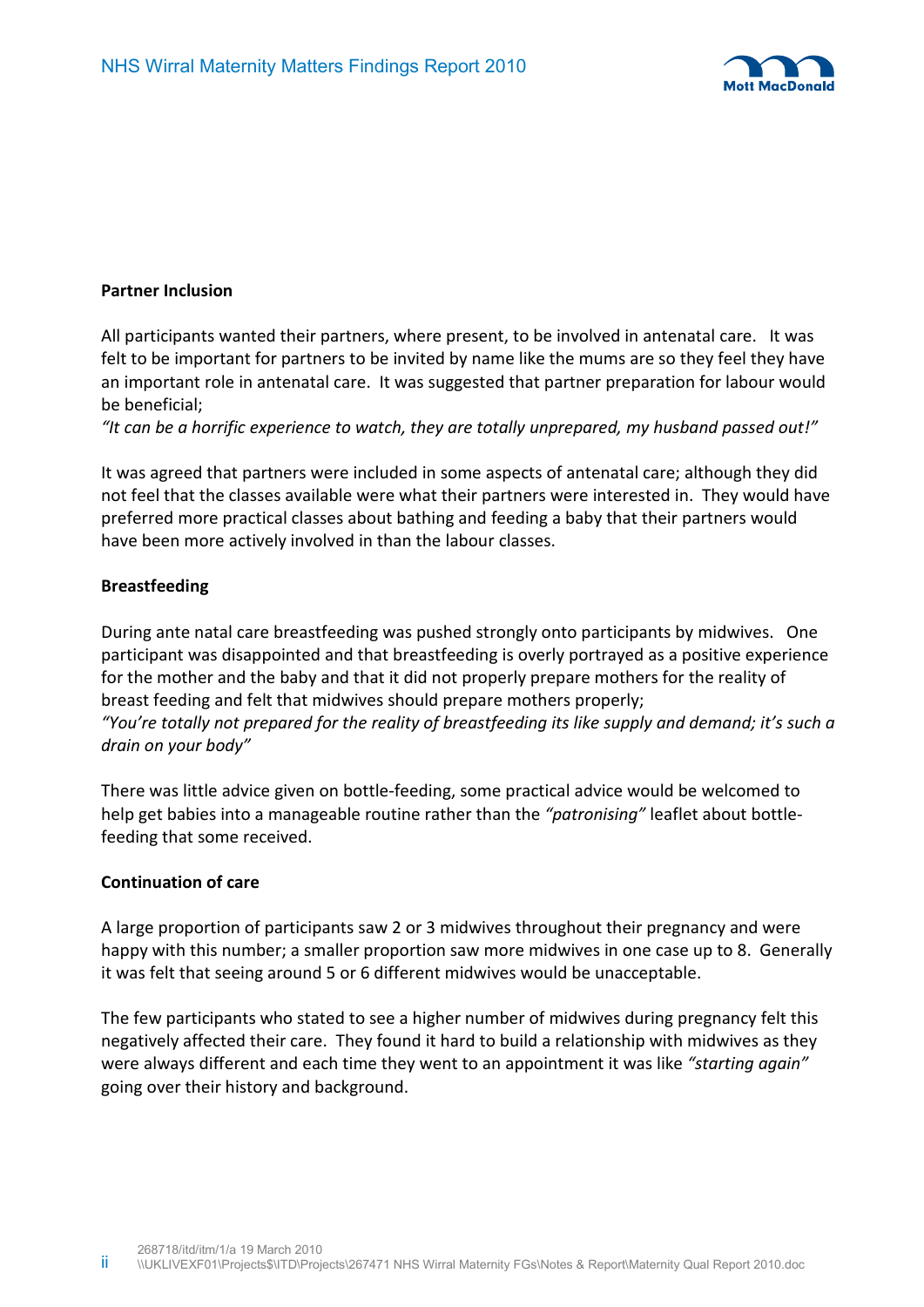

## **Communication**

Communications with midwives were mostly verbal with one to one chats, and also with booklets/leaflets. There were concerns over the high use of leaflets alongside the perceived levels of illiteracy in areas of Wirral and whether they are an effective form of communication. Even participants who were confident readers felt that they would keep them but *"never read them"*.

A number of participants stated that they preferred DVD format, as they were given breastfeeding DVDs by their midwife which they found to be very helpful. It was felt that seeing real people doing something was much more informative and helpful than a leaflet.

## **Birth Experience**

The standard of care at the birth was generally thought of as less good than the pre and post natal care. It was agreed that it was often the *"luck of the draw"* in terms of the midwife and the experience you get.

## **Negative aspects discussed regarding care during birth were:**

- Discontinuation of midwives from antenatal care and midwives at birth
- Staff being inattentive to mothers
- Patients having to be proactive to receive high standard care
- Presence of students were sometimes not wanted
- Differing methods of giving breastfeeding support

## **Postnatal choice**

Participants did not feel they had a choice over who looked after them post-natally and all had community midwives come see them at home then passed on to health visitors. They preferred this option for first time mums as it was easier than having to *"organise going out"* although they would prefer more specified visiting times.

There was also little choice over where to receive care; some were offered choice while others were not. Most second time mums agreed that they would be happy to have the choice over whether to visit local health centres to see health visitors instead as gets them out with the younger child rather than having to sit around and wait.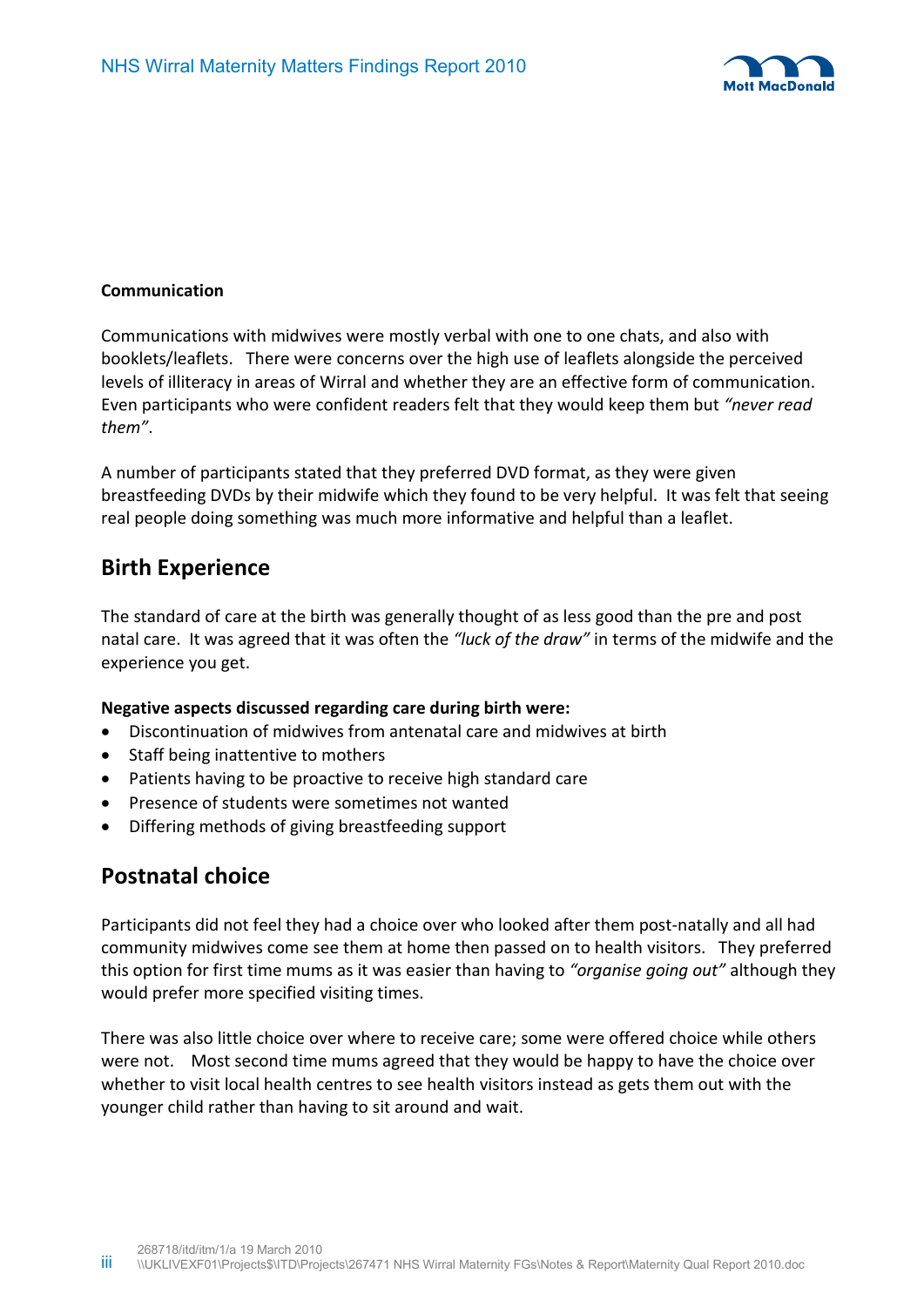

## **Breastfeeding**

Around half of participants' stated that they breastfed their baby. They felt that they breastfed because of their self preference or peer support rather than because of their midwives' influence. There was some suggestion that when mothers actually start breastfeeding the advice and support disappears with participants feeling that midwives view it as if the baby looks like they are feeding then it is assumed that all is fine.

Participants agreed that support on other feeding methods should be made available such as bottle feeding or mixing breast and bottle.

## **Previous pregnancies**

Most participants with more than one baby felt that the maternity experience they had in Wirral had improved for their most recent child.

The following factors were given as reasons for this improvement:

- Attentiveness
- Continuity of staff
- Quality of staff
- Poor previous experience

## **Overall Perception**

Overall participants rated their care favourably because that they *"can't fault it really"*. Their children were all delivered safely and that is what ultimately they base the service on. This outcome indicates the low baseline expectation that participants have for maternity care.

Although choice was not widely promoted amongst these participants, they were still very positive about the care received. An important message to take is that most participants are happy to let health professionals decide who is best to deliver care rather than themselves.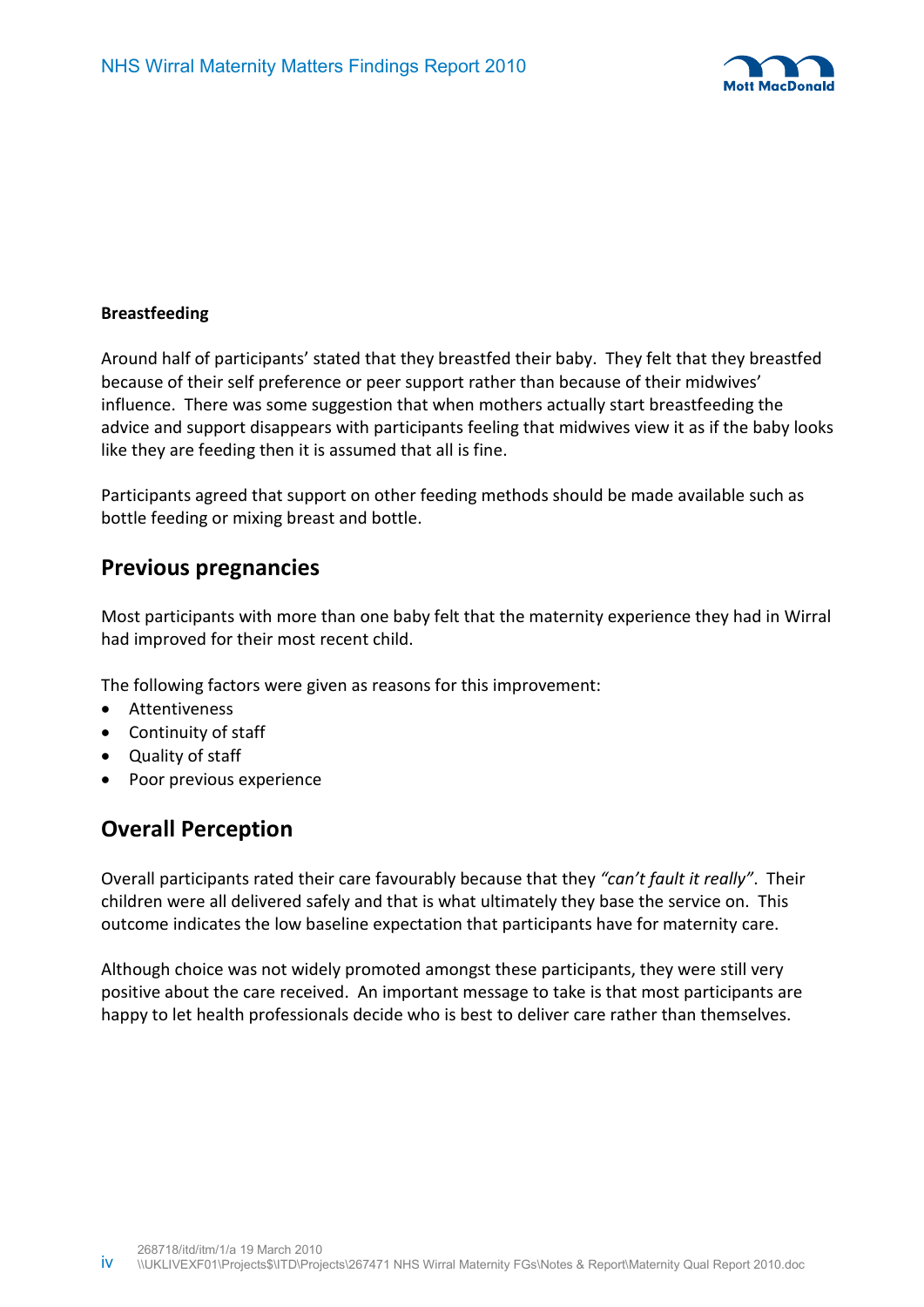

## 1. Introduction

## 1.1 Introduction

In January 2009 NHS Wirral introduced improvements to its midwifery services in line with the Department of Health's Maternity Matters initiative.

At the heart of this initiative is the priority to provide a choice of safe, high quality maternity care for all women and their partners. As part of this process women will be offered four choice guarantees in terms of: choice of accessing maternity services, choice of type of antenatal care, choice of place of birth and choice of place of postnatal care.

Mott MacDonald was commissioned by NHS Wirral to carry out qualitative research with mothers who had used NHS Wirral maternity services and had given birth since July 2009.

The main purpose of the consultation exercise was to engage with the service users, gauge satisfaction with the service, explore their experience of the service and identify whether improvements made to the service had been effective.

## 1.2 Methodology

1

Three focus groups were carried out in Bidston, Seacombe and Rock Ferry areas of Wirral.

A previous quantitative survey, on the same subject matter, was sent out to 1200 mothers who had given birth in Wirral between July and August 2009. Of these 1200 mothers 252 responded giving a response rate of 21%.

The survey asked if participants would be interested in taking part in a subsequent focus group, 116 stated that they would. Half of the focus group participants, 15 mothers, were recruited from this list of 116 mothers, of which 11 turned up.

The remaining focus group participants were recruited by the local children's centres in each area, which were also the venues for each focus group.

Each participant was paid a £20 thank you for their time and expense to attend the meeting.

The Seacombe group was held of the  $11<sup>th</sup>$  March 2010 and the Bidston and Rock Ferry groups were held on the 12<sup>th</sup> March 2010.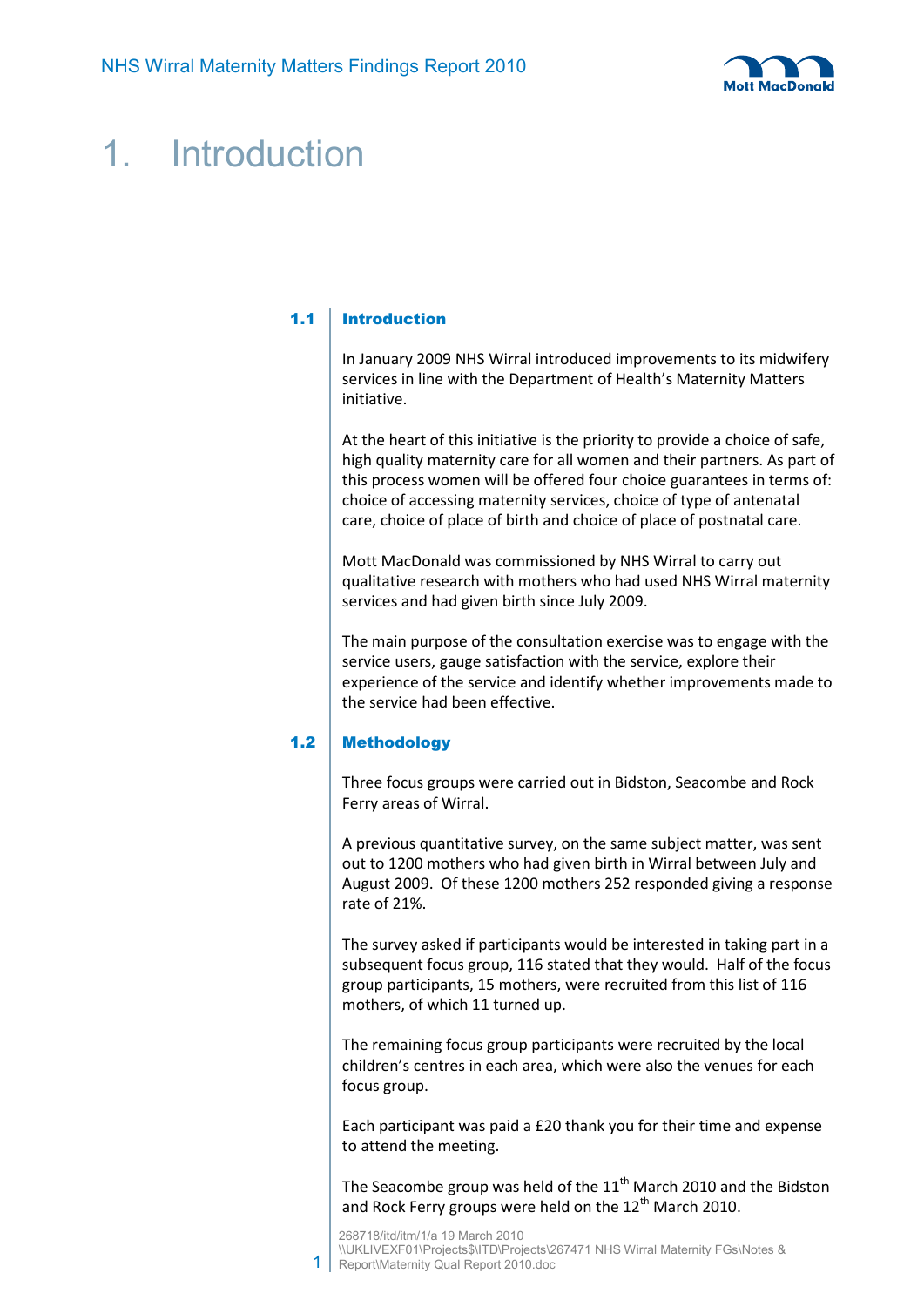

## 1.3 Topic Guide

The topic guide (available in appendix A) was designed by Mott MacDonald staff in conjunction with staff from NHS Wirral. The guides were designed to discuss all aspects of required topics and ensure thorough information was collected for analysis. The focus groups used a skilled facilitator to steer the conversation without introducing bias and make sure that everybody 'had their say'.

## 1.4 Analysis of data

Each of the focus groups was moderated by Mott MacDonald and audio recorded in order to preserve a verbatim record of responses that could be collated during data analysis. All recordings were treated as confidential including names and addresses of participants. Throughout this report no comments are attributed to individual participants.

The analysis procedure involved thorough scanning of the recordings, drawing out the thoughts, experiences and reasoning of the participants to understand the key themes and arguments of each discussion.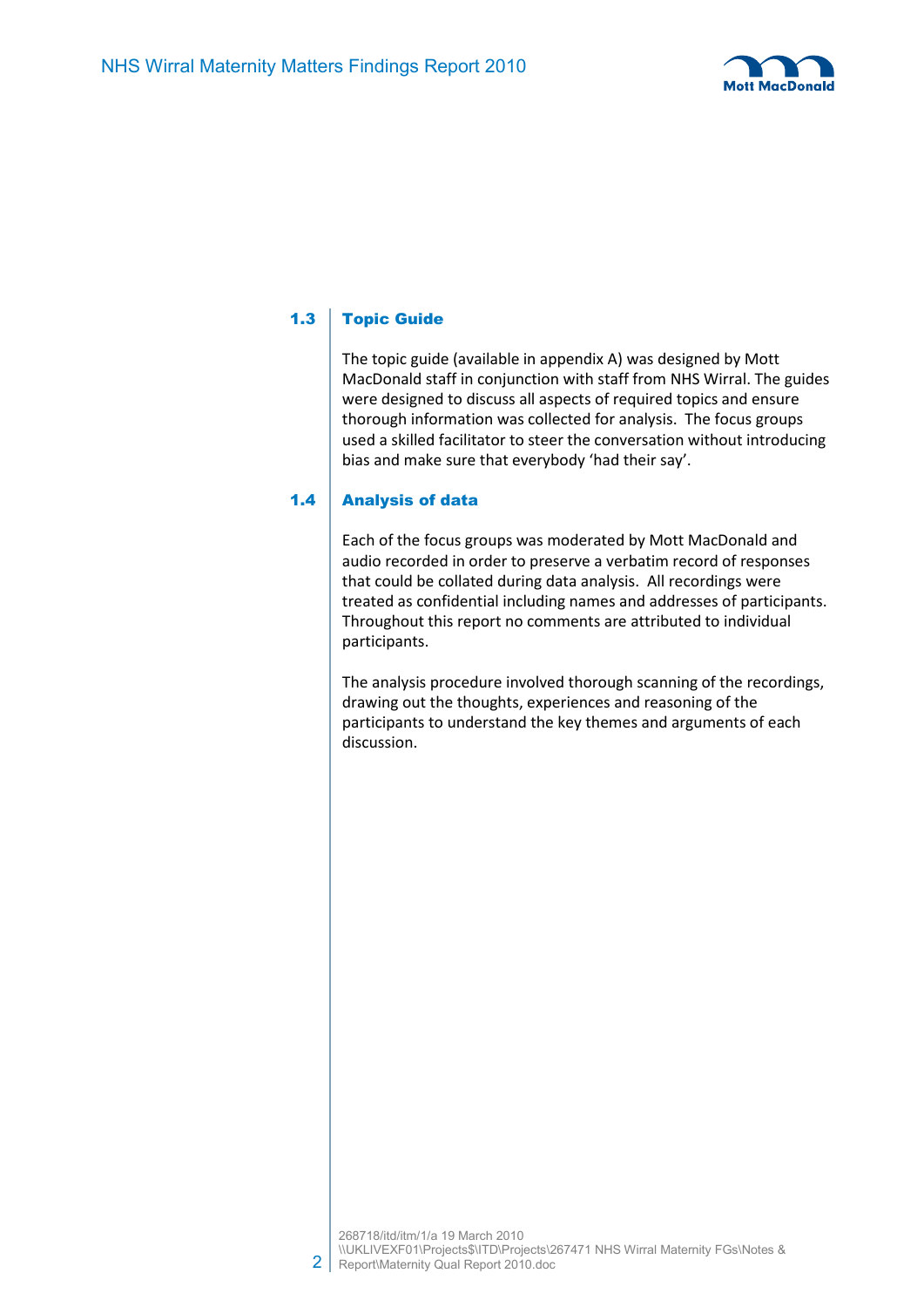

## 2. Research Findings

## 2.1 Group Compositions

|                   | <b>Bidston</b> | <b>Seacombe</b> | <b>Rock Ferry</b> |
|-------------------|----------------|-----------------|-------------------|
| 1 child           |                |                 |                   |
| $(4 - 10$ months) |                |                 |                   |
| 2 children        |                |                 |                   |
| $(2 - 6$ years)   |                |                 |                   |
| <b>TOTAL</b>      |                |                 |                   |

## 2.2 Antenatal care

## 2.2.1 Initial contact

When participants discovered that they were pregnant none knew that they had a choice over who to see and for most the GP was the initial contact with a healthcare professional. Although for many in this matter choice made little difference as they felt that they would still go to their GP. They felt that this was the best way of doing things and the way that they felt most comfortable.

*"It's the right way to get the ball rolling" "I wouldn't want to do it any other way" "It's what you do"* 

For some, who knew their GP well, wanted to start their pregnancy by informing them and felt they trusted them to start their pregnancy treatment more than others.

*"I trust he will do it right" "I go to the same GP and wanted to tell him"* 

Some felt that going to a midwife or a consultant would be *"jumping ahead of yourself"* and that seeing a GP at the GP surgery was the right starting point for your pregnancy.

However, there was definitely some interest in the idea of going either straight to midwife or maternity ward for a second or third child. They felt this might be a way of getting the ball rolling

3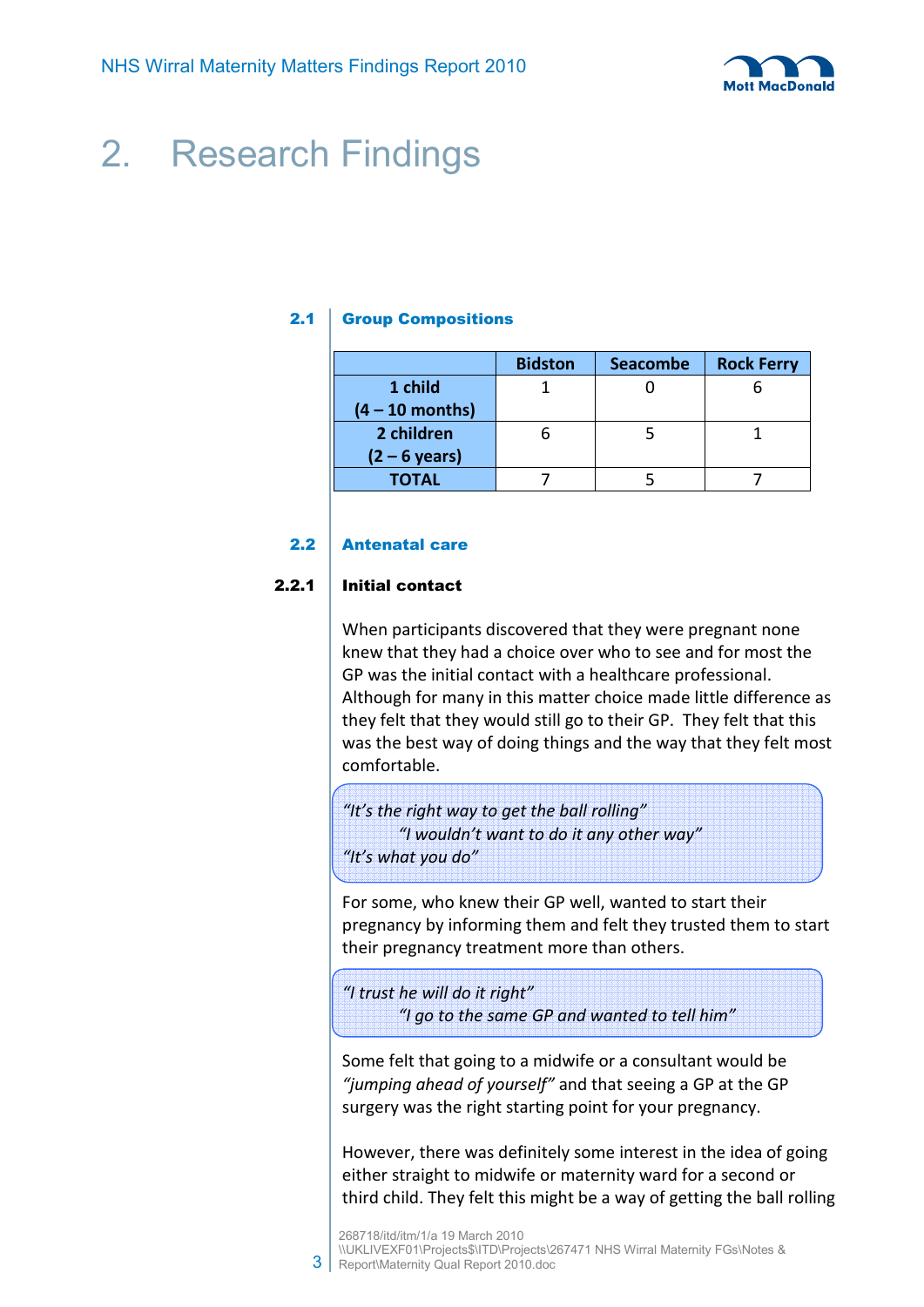

more quickly and getting the first scan in place by cutting out the earlier step. Especially as on the second pregnancy mothers report to feeling more comfortable with the process and know what to expect.

Face to face contact with the heath professional was preferred as other methods were felt to be impersonal and unreliable.

*"An email might go unread or get deleted; at least if I'm there I can see him fill out forms"* 

One suggestion, for the general assumption that the GP is the only route of contact, was that on pregnancy tests it says if you are pregnant contact your GP which many agreed to reading and following in their experience.

## 2.2.2 Underlying health issues

In terms of underlying health issues, one participant stated that they highlighted that they had ADHD and whether they should keep on taking her medication, she was advised not to in case of any side effects.

Another participant highlighted that they were a carrier of 'strep b' to their midwife; they felt that the midwives were really attentive and made sure that the condition was emphasized in their notes so everyone who treated her subsequently was aware of it.

## *"I was happy about that."*

4

This participant felt that strep b has low awareness and more mothers should be tested for it.

Another example of this was a participant with asthma, she felt that full explanations about how this may affect her pregnancy were given and all concerns were resolved.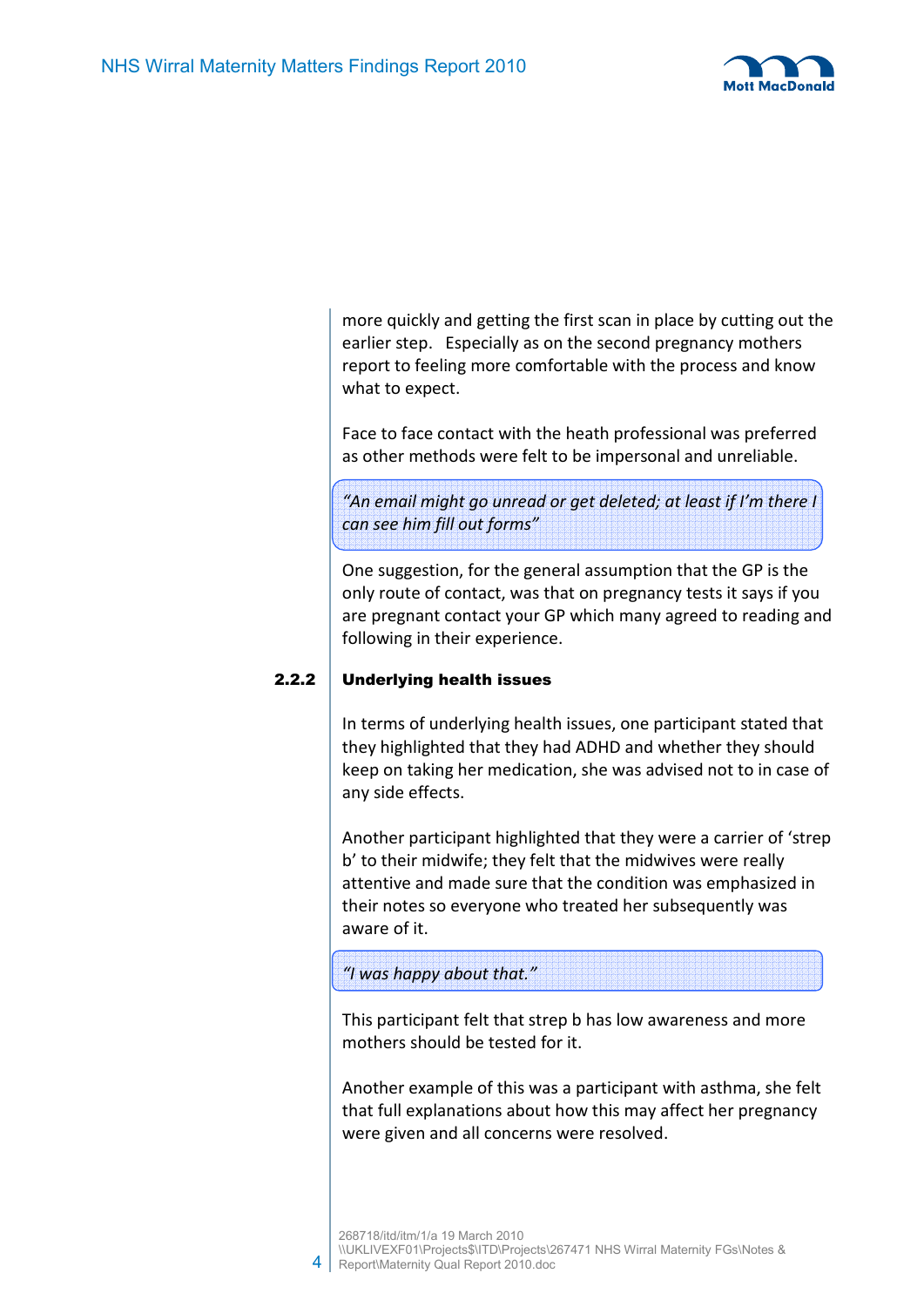

## 2.2.3 Ongoing care

## 2.2.3.1 Choice over where

Across the groups there was little sense of being offered options beyond where to have the baby. Some participants of the groups were offered a choice between getting their ante natal care at Arrowe Park hospital, Chester hospital or the Liverpool Women's hospital. All opted to go to the Arrowe Park hospital because of the location and the good reputation of the hospital.

Participants were offered other choices for where to give birth e.g. midwife at home, however this was not pushed by midwives with participants stating that midwives often seemed relieved when they opted for hospital births. In fact hospital births were recommended more than any other options;

*"They did not recommend them for a first birth said not for your first baby"* 

## 2.2.3.2 Choice over who

In terms of who would be caring for them, participants stated that they were *"told rather than asked"* and not given the full options to make an informed decision.

*"I'm going to be doing your care, are you ok with that?"* 

All participants had midwives under their GP or hospital caring for them during pregnancy and were happy with this situation even though they were not given a formal choice over the matter. It was the reasoning that they would receive the same care whoever delivered it and they were happy to leave that type of decision making in regards to who is best to deliver treatment to the professionals;

*"They're still gonna do the same stuff to you wherever you go"* 

One participant was assigned to midwife attached at a children's centre but did not choose this, they went to their GP for care but were turned away. They received no notification or choice over this and would have preferred to choose their GP as a venue due

5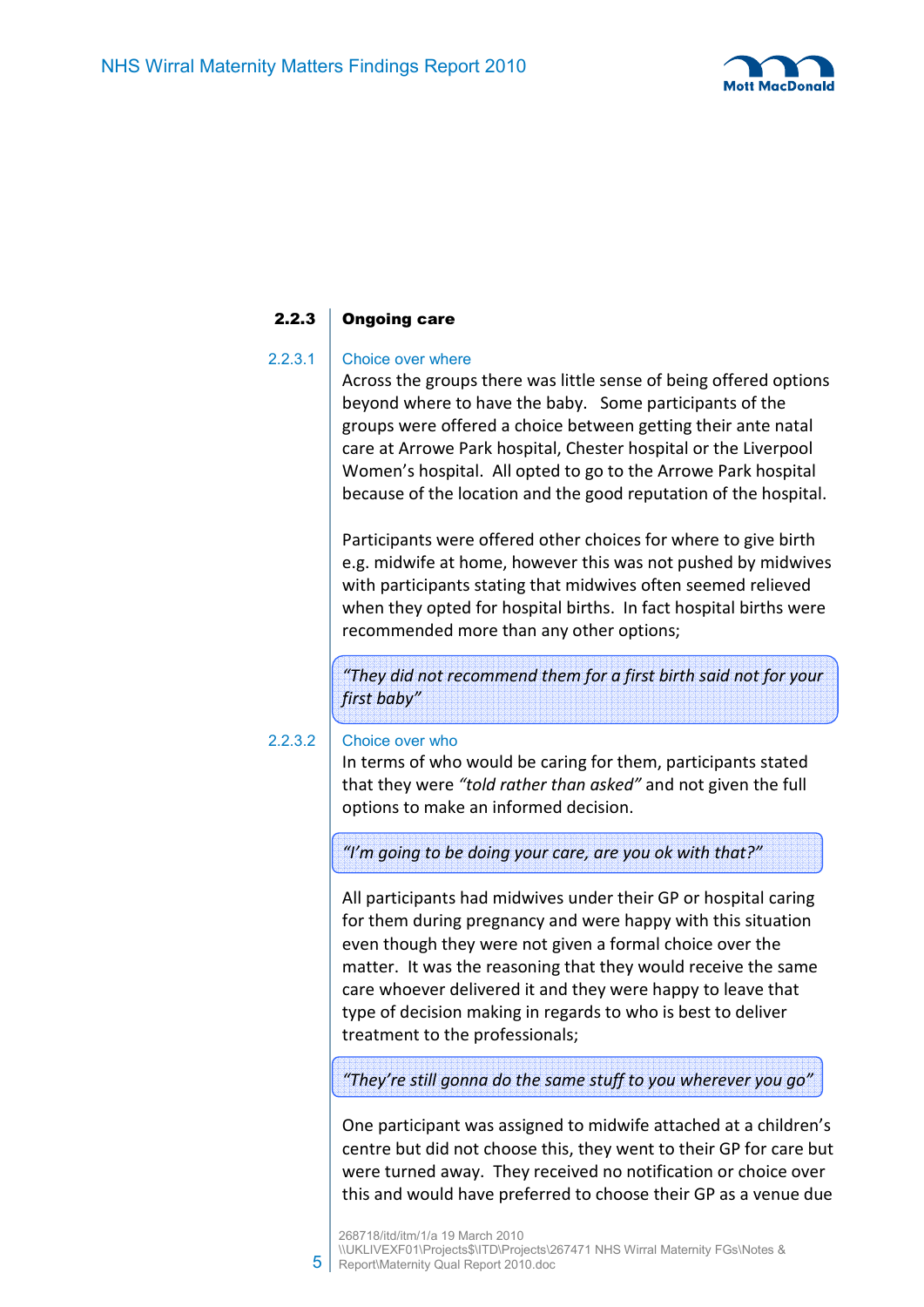

to their perception that they would be *"better looked after under GP"*.

In contrast some mothers with other young children expressed preference for Children's Centres as the facilities make it easier to manage other children than at the GP surgery.

## 2.2.3.3 Choice over how

Regarding choice over the type of birth two participants were offered home births. However both declined instantly when the issue was raised and the midwife did not elaborate the pros and cons. Some would consider a home birth now because they have since learnt that all the equipment comes to the home e.g. pain relief and that it is cleaned up afterwards

Three had enquired about water births and were told it depends on availability on the day.

## 2.2.4 Care Plan

6

No participants could recall forming a detailed care plan with their midwife, as a result they did not feel that they had a final say in anything regarding their pregnancy.

ļ *"I didn't have a choice I just went with the flow"* 

Those participants who read their 'Yellow notes' viewed this as a type of care plan, but it was not seen as a formalised care plan.

There was evident confusion between care plans and birth plans. A small number of participants did form their own birth plans downloaded from the internet but stated that their midwife was not interested in seeing it or discussing it.

No one was offered information about a Nuchal Translucency (NT) scan, but two participants did receive them privately as a result of their own proactiveness and research on the less invasive option to amniocentesis. Others were very interested and wished they had been given the choice to learn more about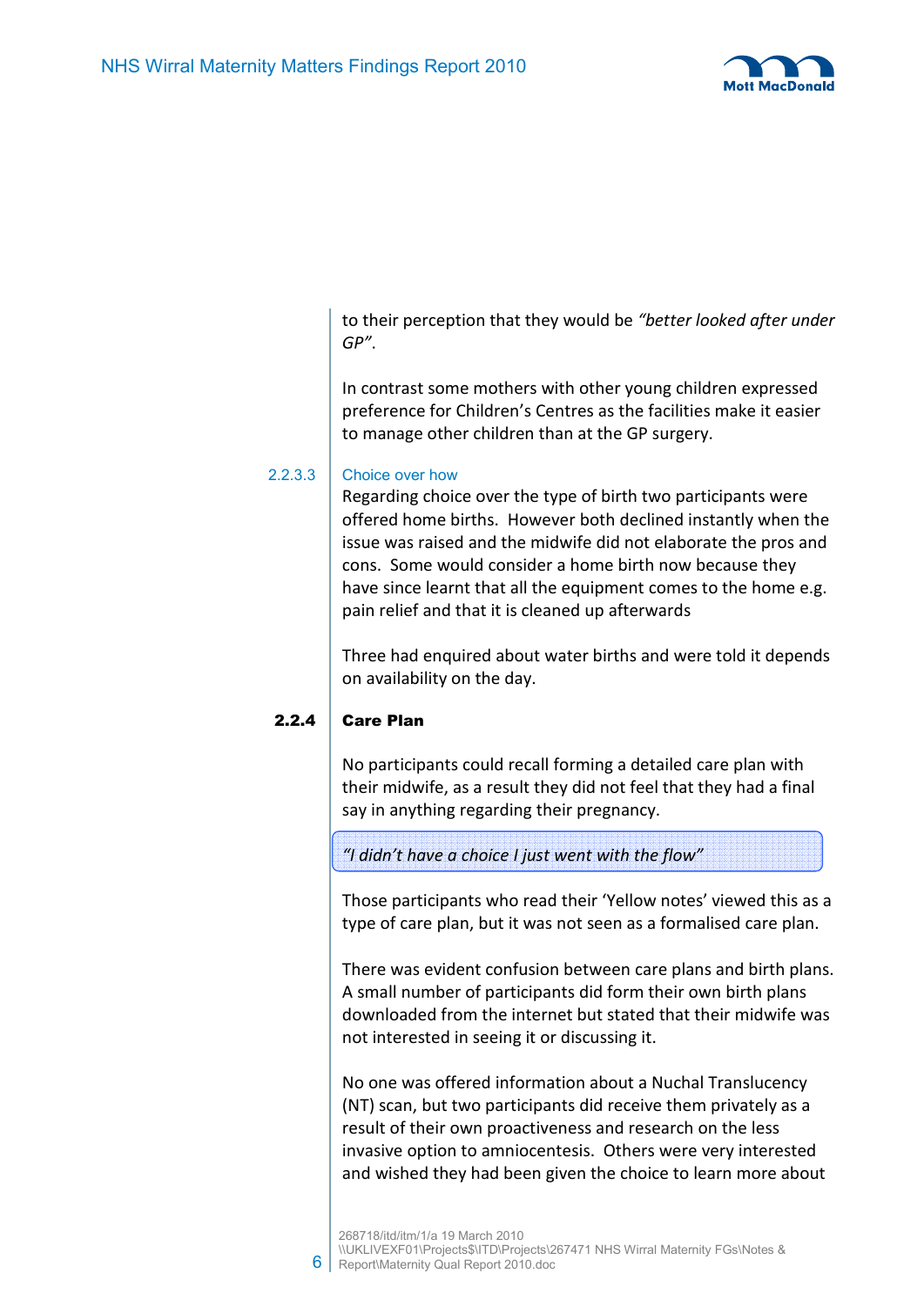

this and would like to be given some information, even though the service is not NHS available.

All participants stated that they had discussed pain relief with their midwives so had an idea of what they wanted but hadn't made any formal decision in advance.

Generally participants knew themselves what they did or did not want to happen during their pregnancy from their own informed choices, without any formal input into a care plan for healthcare professionals.

Some were happy with not having a formal care plan, as in their mind *"what happens…happens"* and they prefer to *"go with the flow"* in pregnancy. It was even suggested that having a plan of exact events that should happen may make mothers panic if it did not happen that way.

## 2.2.5 Partner Inclusion

7

On the topic of partner inclusion, all participants wanted their partners, where present, to be involved.

Some agreed that partners were included in some aspects of antenatal care; examples given were labour in motion classes and parent craft classes where the sessions were not aimed at partners but are welcome to attend.

However, participant did not feel that the classes available were what their partners were interested in. They reported that their partners may have preferred more practical classes about bathing and feeding a baby that they could have been more actively involved in.

As the maternity service was felt to be very mother led participants felt that it was important for partners to be invited by name like the mums are so they feel included and have the opportunity to take part. Some felt that through their experience their partner would have benefited from preparation for labour;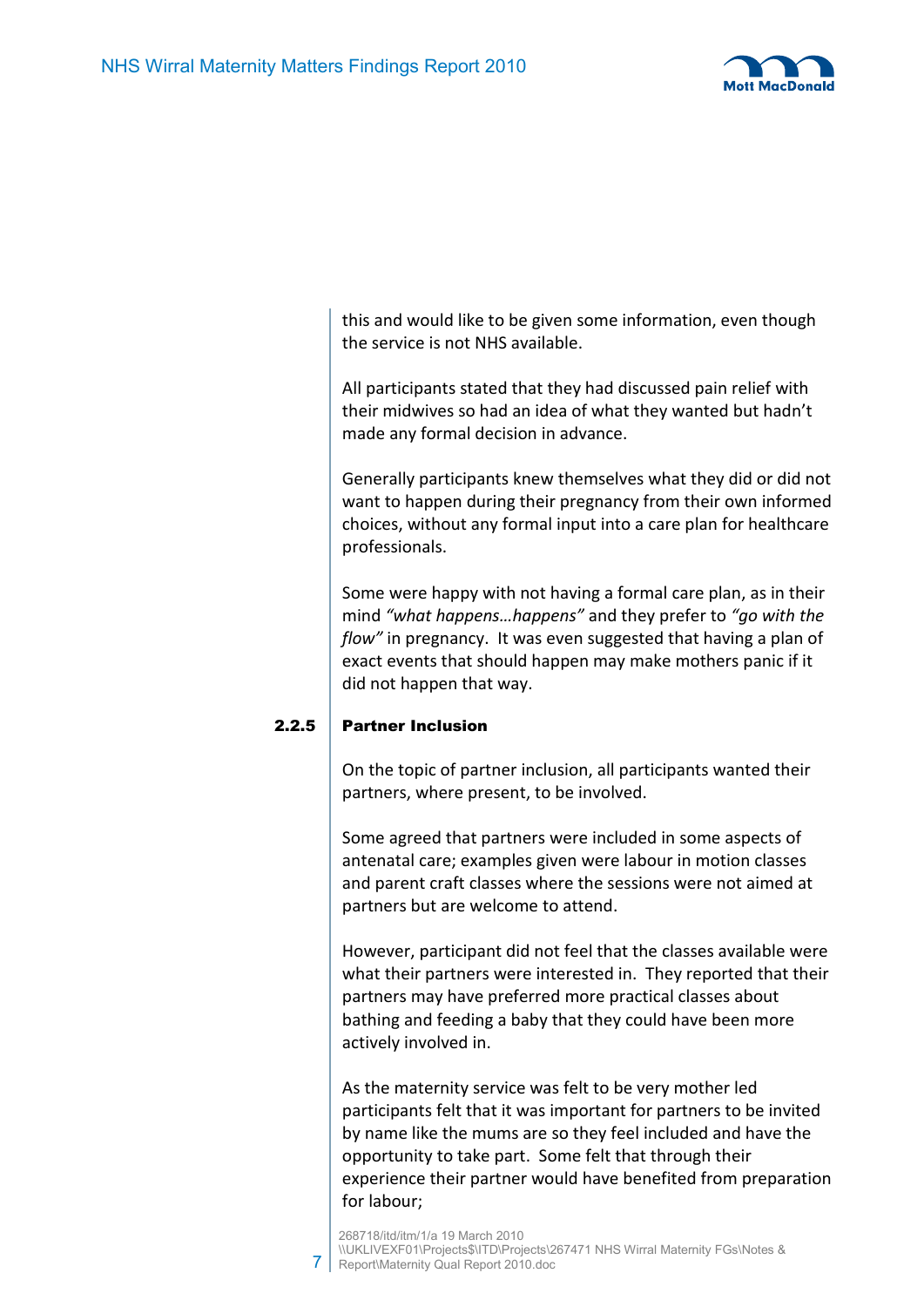

*"It can be a horrific experience to watch, they are totally unprepared, my husband passed out!"* 

It was felt by many participants that involving partners may make them more sympathetic to what mothers are going through in terms of exhaustion and mood swings. By engaging partners during the pregnancy phase it will prepare them for parenthood;

*"They don't think it is real until it arrives!"* 

Many felt that the partner has to be proactive to be included fully otherwise they can be left out on the periphery. One participant stated that they were actually discouraged to bring a partner to a class;

*"My midwife told me not to take my partner as it helps the mums to gel better"* 

It was noted that access for partners can be difficult as appointments all seem to be in the working day and it is not always easy to get out of work or other commitments, it was suggested that the service considered offering weekend and evening scans to help include the partners in to pregnancy process more effectively.

## $2.2.6$  Advice

8

Participants were *"briefly"* given advice on healthy diet and lifestyles during pregnancy but it was not detailed information. A few participants found they looked on the internet to find this out and did not see this as a problem;

*"You have some personal responsibility to look for information too"* 

Some participants recalled being given healthy eating grants of around £100 when they were 25 weeks pregnant, although they were not advised what to spend this on.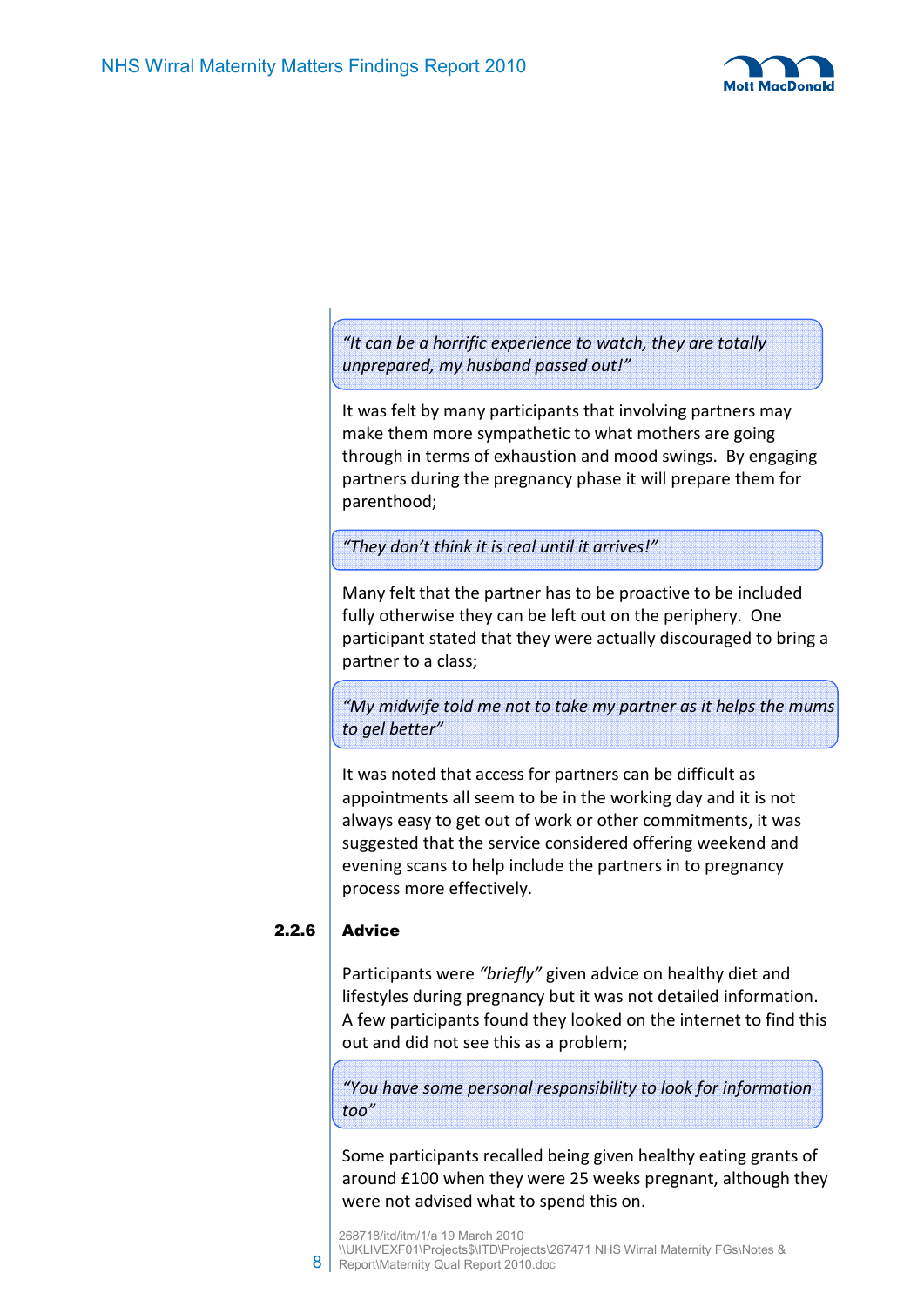

In terms of parenting skills they were given some information in bounty packs and had parentcraft classes but no practical advice on basic things in looking after a baby such as sleep patterns and feeding patterns. They stated that the real parenting skills advice they received was from talking to friends or after the baby was born and in many cases *"learn as you go"*.

It was agreed the advice is reactive rather than proactive and they would have liked some practical advice to prepare them during pregnancy and that once the baby is born it is too late to take it all on board properly.

*"You've just given birth and your in a daze, the advice isn't sinking in at the time, Id have preferred to have had some real classes beforehand"* 

One participant had a previous child in Altrincham and found their pregnancy classes really useful. They were very detailed including advice on how to put a seat belt on, advice on sleeping better, pelvic floor exercises and managing work loads. They found that as it was a detailed class they felt at easy asking *"silly"* questions where they may not have been comfortable with at shorter sessions.

## 2.2.7 Breastfeeding

9

During antenatal care participants felt that breastfeeding was pushed strongly onto participants by midwives. One participant was disappointed that breastfeeding is overly portrayed as a positive experience for the mother and the baby and that mothers are not properly prepared for the reality of breast feeding and felt that midwives should prepare mothers properly;

*"You're totally not prepared for the reality of breastfeeding its like supply and demand; it's such a drain on your body"* 

There was little advice given on bottle-feeding which was seen as disappointing. When breastfeeding many remarked that *"it seemed to be never ending"* possibly thought their milk was not strong enough to sustain a baby overnight and some noted that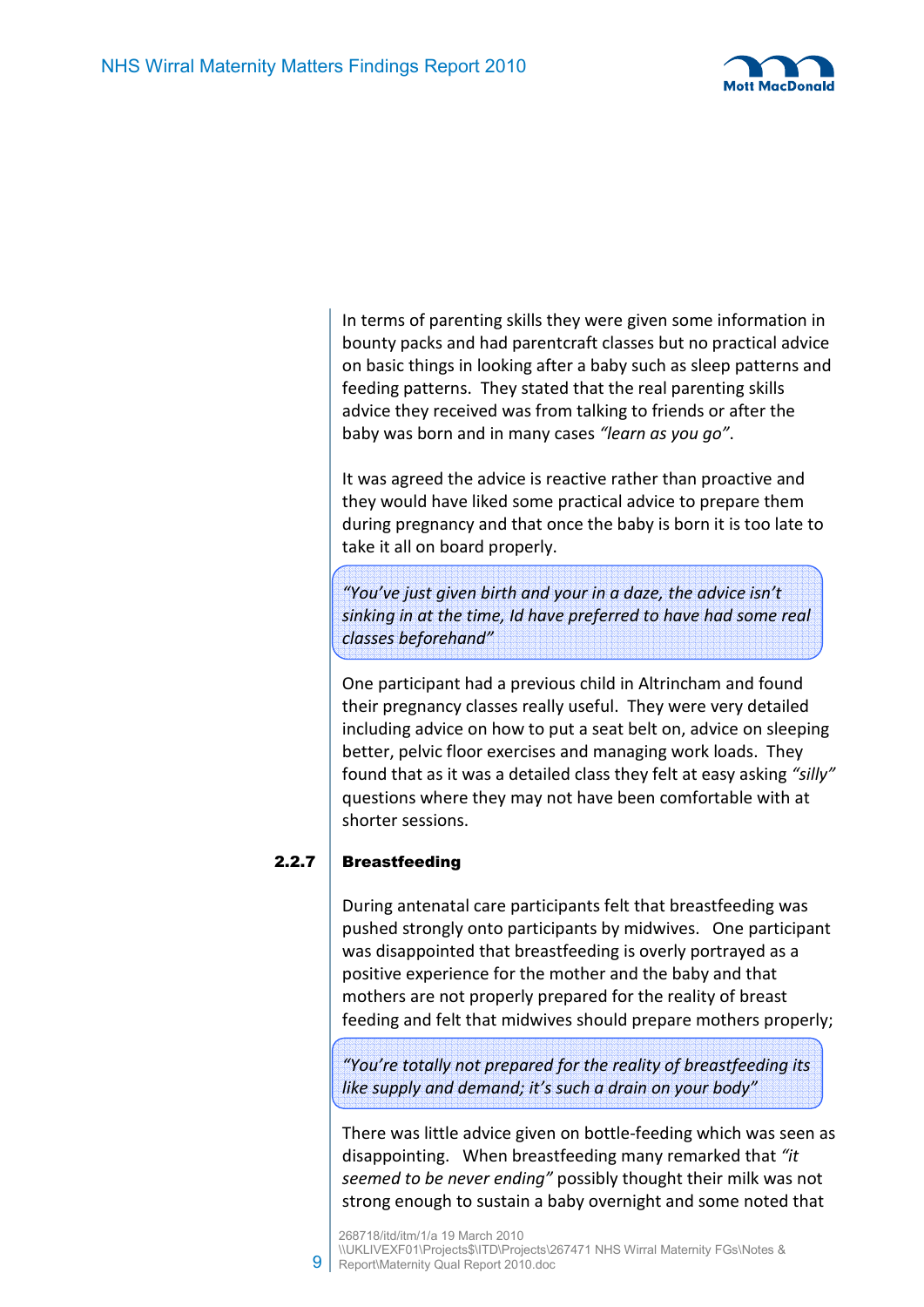

they later discovered that babies who are bottle fed sleep longer between feeds. This practical advice would be welcomed to help get babies into a manageable routine rather than the *"patronising"* leaflet about bottle-feeding that some received.

## 2.2.8 Continuation of care

10

A large proportion of participants saw 2 or 3 midwives throughout their pregnancy and were happy with this number; a smaller proportion saw more midwives where in one case a participant saw up to 8. Generally it was felt that seeing around 5 or 6 different midwives would be unacceptable.

Particularly in the Seacombe area, participants stated to have seen a high number of different midwives. These participants were assigned midwives to take them through pregnancy but in most cases did not meet her once. They were given reasons for this, it was due to maternity leave and sickness. In these cases other midwives in the team helped out instead of a single midwife taking over that role for the patient. Participants would rather another midwife had taken the case totally to improve continuity rather than lots of others *"dipping in"*.

*"This time round [I've} probably seen same midwife twice."* 

Continuity in midwives was agreed to be very important in the maternity experience to allow a personable relationship to develop. They felt that if a good relationship was formed they would feel more comfortable going to their midwife with problems and that a midwife may pick up on issues they would be reluctant to discuss.

*"Don't feel like a mum I feel like a number. " "If you know her well, she could say 'you don't look yourself today anything wrong' and you might open up a bit then"* 

The few participants who stated to see a higher number of midwives during pregnancy felt this had negatively affected their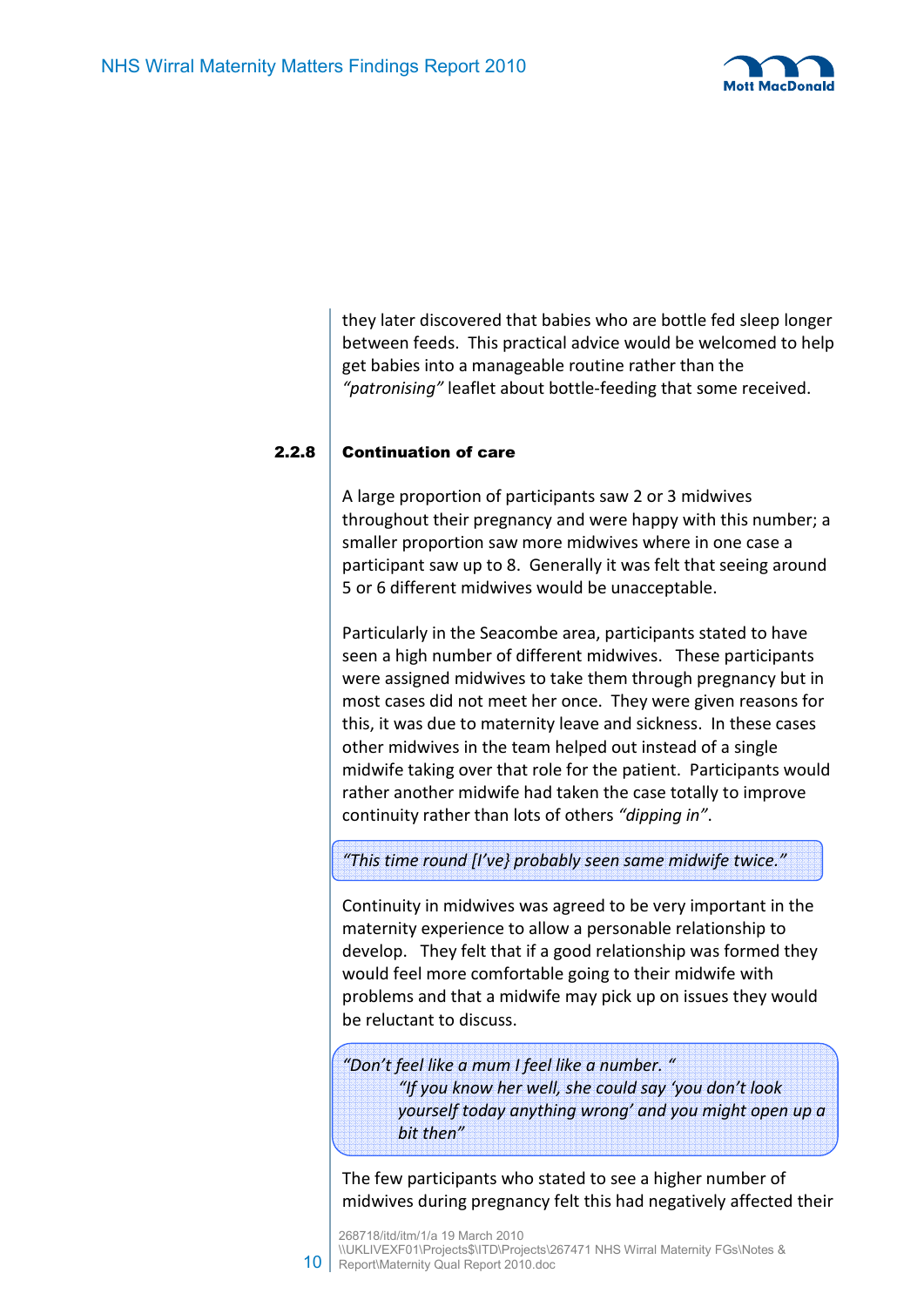

care. They found it hard to build a relationship with midwives as they were always different and each time they went to an appointment it was like *"starting again"* going over their history and background.

One participant, felt that by seeing a high number of midwives the service became off-putting and that she did not want to engage because of the lack of familiarity with the health care professionals.

*"I just ticked along on my own and that was it really"* 

Another participant who had a health issue during pregnancy had to explain their problem over and over, wasting a lot of time during appointments. It was felt that this may not have been such an issue for those with normal pregnancies but where there are problems it gets very longwinded. This could highlight the need to improve continuation of care for mothers with health issues regarding their pregnancy.

*"I felt I was saying the same story 25 times"* 

Continuity of care was also considered to be important for the partner as some participants reported that it may give all parties a chance to build a positive relationship, improving their experience.

*"My husband would feel more comfortable to ask those silly questions if he wanted to"* 

## 2.2.9 Communication

Communications with midwives were mostly verbal with one to one chats, and also with booklets/leaflets. Participants were on the whole happy about this; they would be willing to speak over the telephone in some cases but were not comfortable about text or email.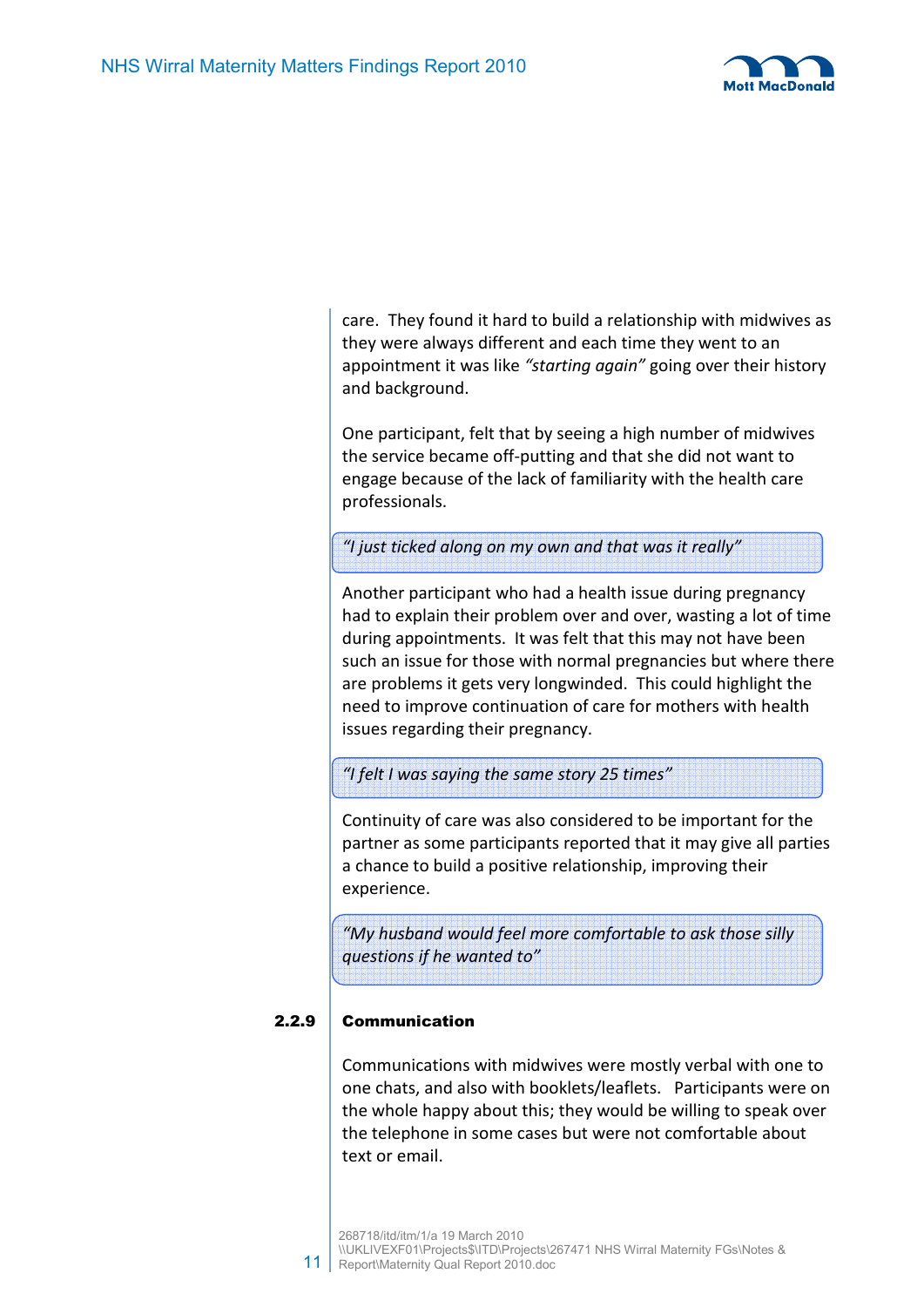12



All were given contact numbers for midwives and those who did contact them found it very easy, it was not as issue for most if the midwife contacted was not their specific midwife as long as the call was answered. This ease of contact was thought to be an excellent standard of care.

There were concerns over the high use of leaflets alongside the perceived levels of illiteracy in areas of Wirral and whether they are an effective form of communication.

Sometimes health visitors would go through the leaflets with participants but assumed literacy and good eyesight; it was felt to be important to clarify this with mother as people with bad eyesight/cant read may be embarrassed to admit illiteracy or poor vision.

Even participants who were confident readers felt that they would keep them but *"never read them"*. Because of this, there was a concern about the high volume of leaflets used and the amount of valuable information lost as many mothers admitted to not reading them.

## *"I put them all in a file but never got round to reading them!"*

A number of participants stated that the DVDs were more helpful, as they were given breastfeeding DVDs by their midwife which they felt was very supportive as seeing real people doing something was much more informative and helpful than a leaflet.

Other types of communication participants mentioned were using the internet, particularly the bounty website, baby centre and talking to friends and family to find out more about any concerns they may have had.

Participants could recall discussing subjects during meetings with midwives such as smoking, breastfeeding, alcohol, financial advice and about labour. It was felt that they sometimes had to push for information but this could be seen as appositive as the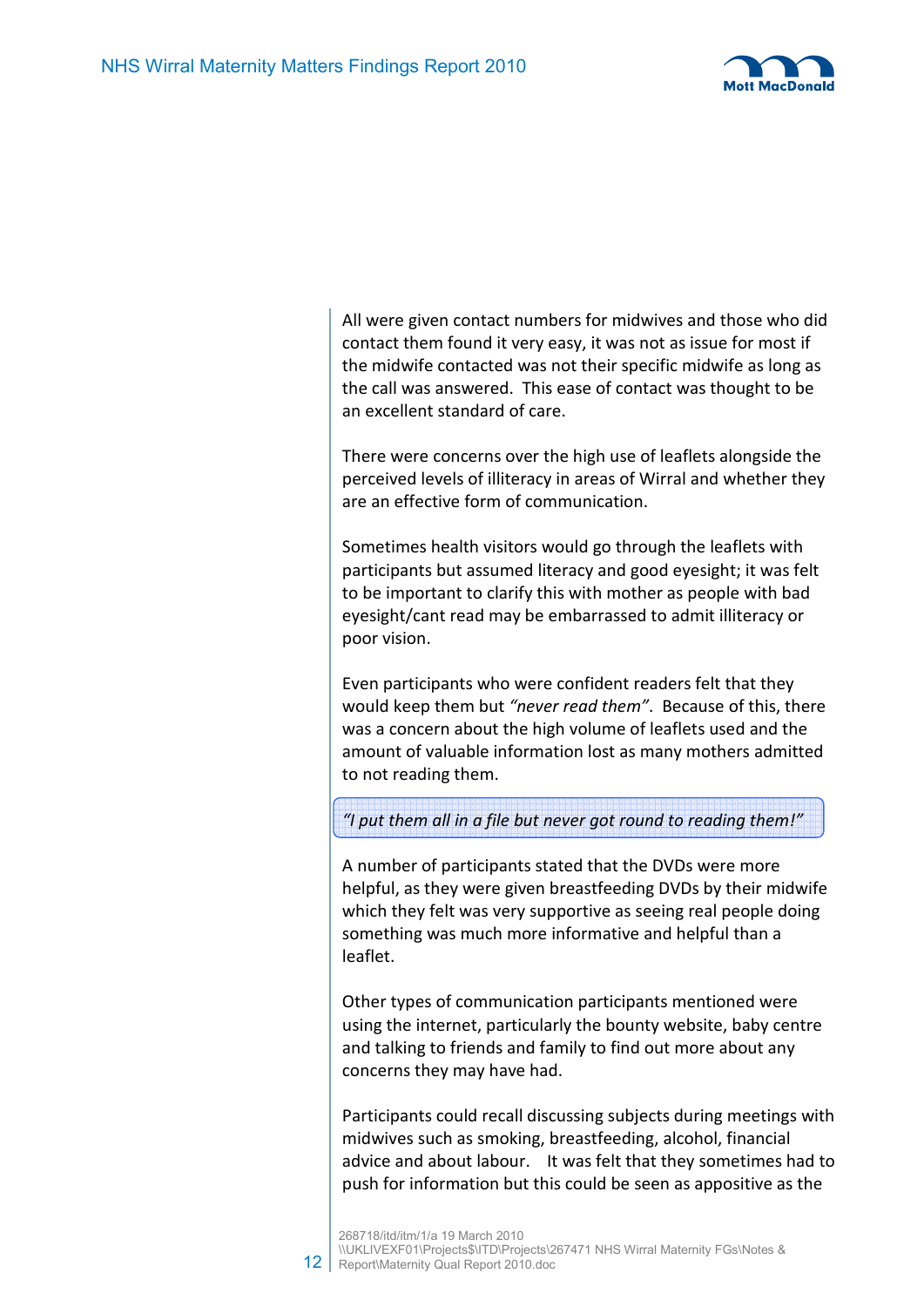

midwife is *"not rambling on"* with a lot of information that the patient may not necessarily be interested in.

Information was sometimes repeated but this was found to be acceptable as it gives the opportunity to take the information in again. However it highlights that if there is little continuity of midwives then visits are open to repetition and that communication between different midwives visiting should be more efficient.

To improve the continuation of care participants felt that they would like to see midwives at regular intervals throughout the whole pregnancy as it is a long wait after the 20 week scan until the next appointment.

While the length of time spent with midwifes was deemed ok there was a criticism of constantly late appointments and long waiting times. Although it was stated that as long as they were not rushed through their appointment then participants did not mind waiting a little bit.

*"Appointments are always 45 minutes late" "You're wary of the massive queue of people waiting outside"* 

There was a split in the group of the younger (teenage) mums receiving different treatment than the older (late twenties thirties mums) in the group. The teenage mums felt that the staff *"looked down"* on them while the older mums felt that most staff were *"lovely"*.

## **Suggestions for other types of communications:**

-A local website for mums was suggested as a way to share advice and find out about local events,

-A DVD received early on in pregnancy with information about aspects of having a baby. Most felt they could watch this and then *"jot down"* questions they wanted to ask their midwife, *"If I got a DVD I would have definitely watched it"*

- Make better use of the video screens in many waiting rooms for maternity appointments. It was felt these screens could be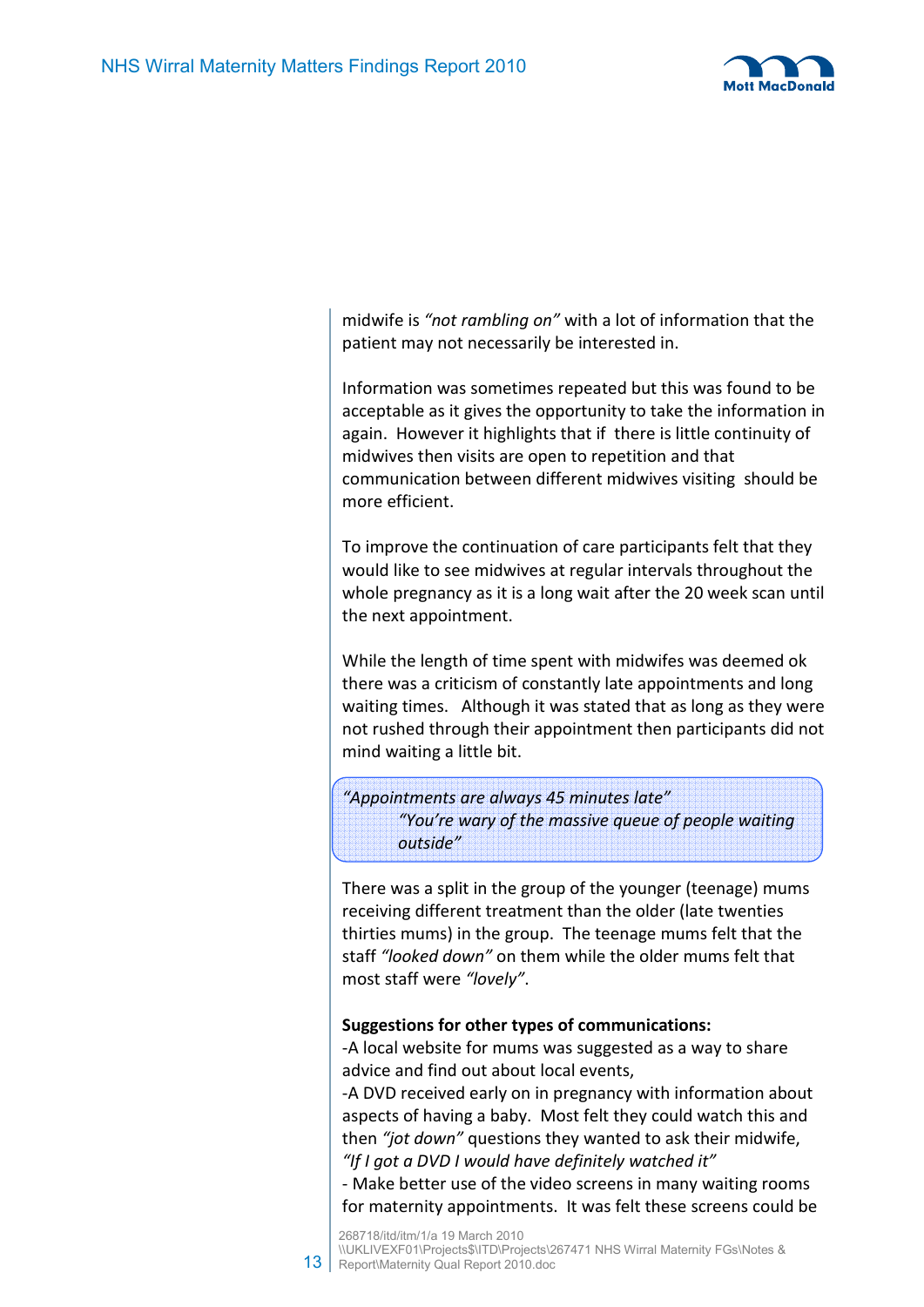

better used to shown parenting advice or breastfeeding advice rather than a source of advertising.

## 2.3 Birth

The standard of care at the birth was generally thought of as less good than the pre and post natal care. It was agreed that it was often the *"luck of the draw"* in terms of the midwife and the experience you get.

In terms of positive aspects of care, some participants praised staff for their attentiveness and how they treated partners and relatives.

 *"My partner and mum got tea and toast!"* 

The negative aspects of the care received during birth are outlined below:

## 2.3.1 Continuity of staff

On a negative point some participants were unhappy that the midwives during labour were not the same one as the ones they had seen during pregnancy. It was felt that they should be able to at least meet their midwife before labour to form some type of relationship with them or where their regular midwives could visit them in labour.

However, others had no concerns over which midwife was there during birth as long as it all went well, if their midwife was there then so much the better but not a necessity.

*"As long as they are professional and explain everything it is fine, at that point it could be George Clooney for all I care!"*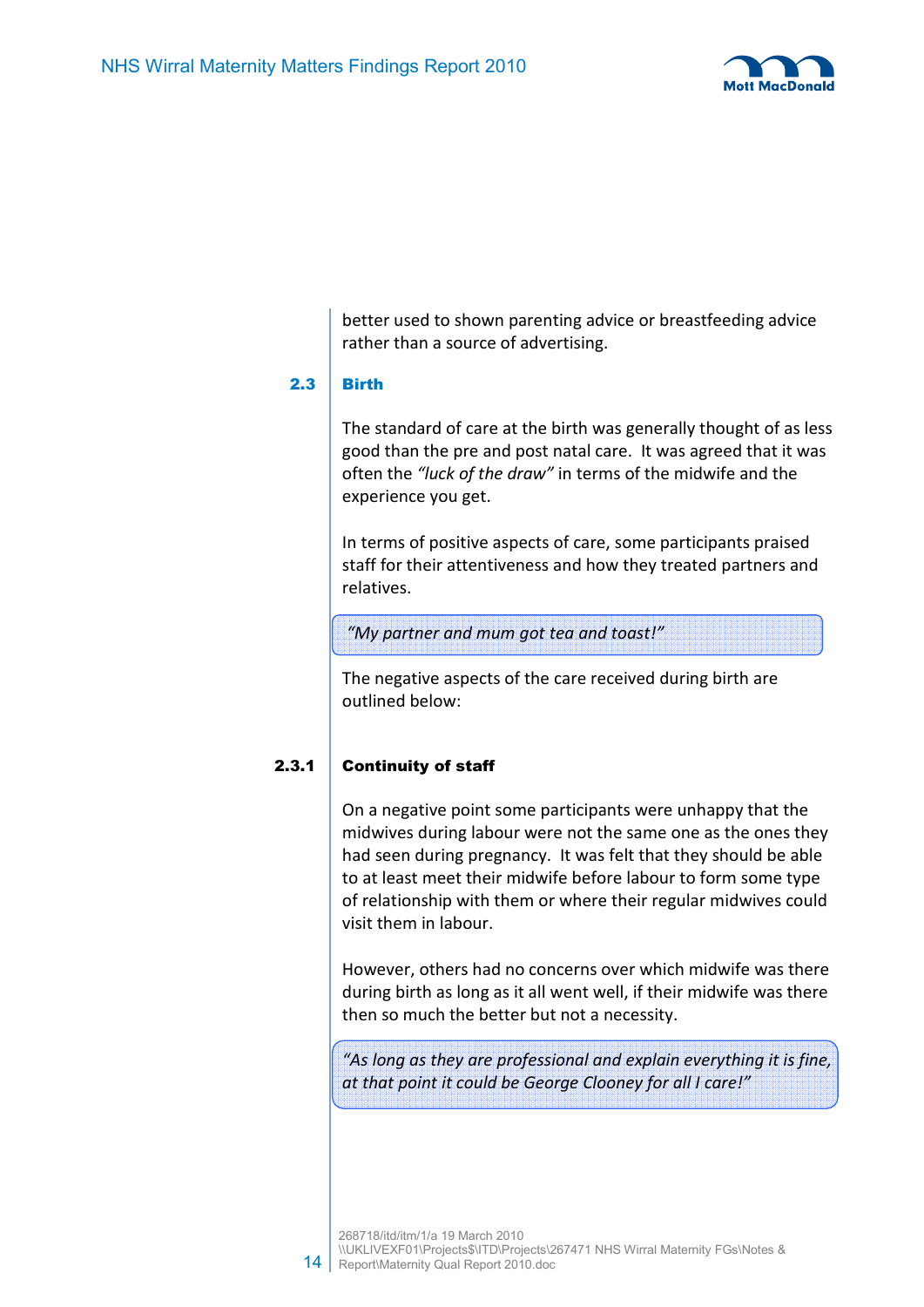

## 2.3.2 Inattentive staff

Examples of inattentive staff were given adding to a negative birth experience had by participants. One participant was having difficulty using the gas and air pain relief but could hear midwives chatting about breaks and cups of tea instead of observing that she was in difficulty.

Another participant was induced but did not go into labour straight away was left overnight in great pain, although he said that she kept calling the nurse they did not check on her. By the morning she was 7cm dilated and had no pain relief despite calling the staff numerous times.

Another example of inattentive staff came from a participant was struggling pushing for 4 hours when a different member of staff came into the room and instantly said she was pushing wrong. The nurse helped her by coaching her and getting *"in her face"* to tell her how to push correctly. The participant felt let down by the staff who had been with her all along as they had not helped her while she had been struggling.

## 2.3.3 Proactive patients

Participants talked about having to insist for the treatment that they wanted. For example a participant described having a strong desire to push yet the midwife kept telling her not to without checking her. The participant kept telling the midwife that she wanted to push and when she was finally checked she had been ready.

One participant described having to push for their choice was when she had asked to give birth in midwifery unit but went straight into labour ward when they arrived at hospital. She had to push for her choice of the midwifery unit and in the end did get moved there.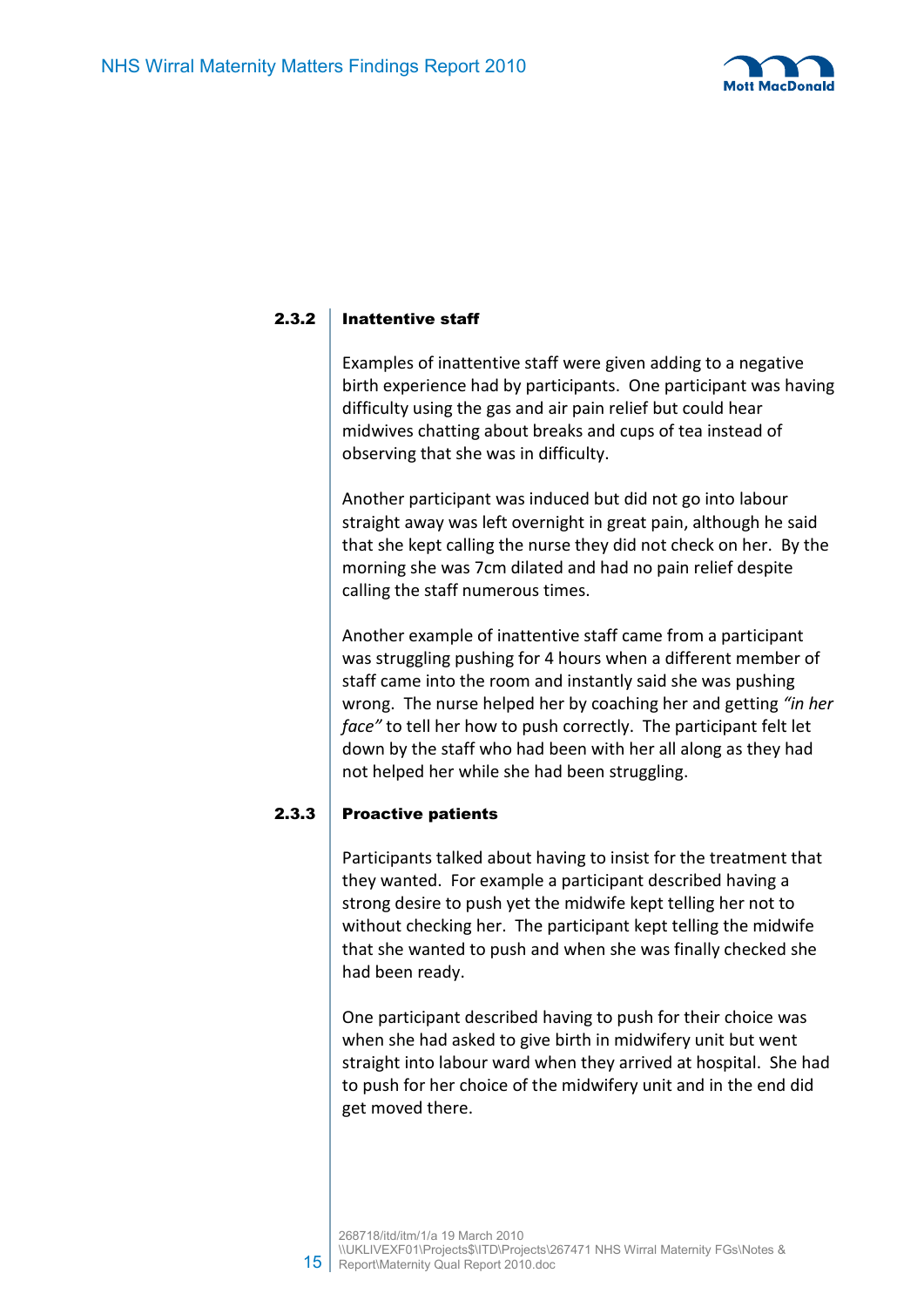

## $2.3.4$  Trainees

It was agreed that trainees often observed treatments; however a trainee sewed one participant without being asked permission. The participant was under the influence of pain relief and could hear the midwife giving the trainee instructions. She did not feel comfortable or confident in the situation and wished could have been asked first.

#### 2.3.5 Different methods of breastfeeding support

After giving birth a participant saw five different midwives throughout one night giving different breastfeeding support which was confusing. Another participant had a similar experience and complained that no midwives actually stayed and gave support so she would fail over and over without any real coaching.

## *"It was horrific"*

She also felt that midwives were readily offering the bottle rather than spending the time to persevere with her.

*"They would just keep saying do you want a bottle or do you want to top up with a bottle, I was like NO I'm trying!"* 

## 2.3.6 Communication

Participants felt that more communication would be beneficial as different people would like different approaches to how they are treated while giving birth, some like to be left alone while others want constant reassurance and coaching. They felt that having a discussion beforehand would have helped;

*"I prefer for them to be in your face and telling you what to do but they left me on my own"*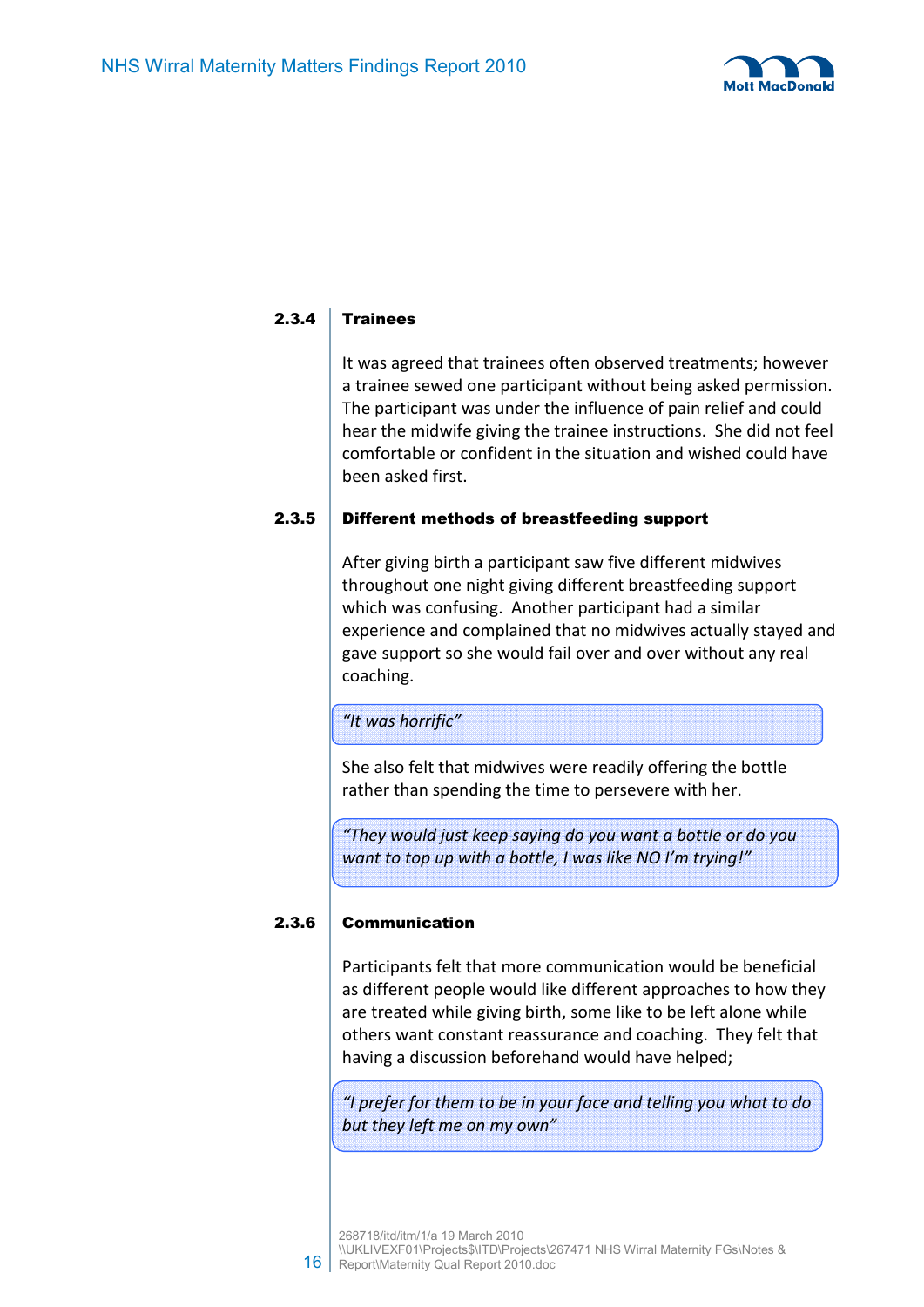

## 2.3.7 Improved preparation

Some participants experienced fast labour and felt unprepared as they were ready for about a 12 hour labour as outlined by their midwives. It was felt that they could have been better primed for the panic of a fast labour.

## 2.3.8 Length of stay

Length of time spent in hospital ranged from 24 hours up to 4 nights but the most common stay was 2 nights, with some participants having second child only staying an hour or so after birth.

Some felt that they were being urged to leave the hospital and constantly asked why they were not going home. This made these participants quite uncomfortable especially as they were first time mums.

When they asked to stay in longer they found they got more breast feeding support and advice on bathing and paediatric checks the longer they stayed. They felt if they went home the first time they asked they would have missed out on this treatment highlighting the need to be proactive to receive better treatment.

Participants would rather be told you are staying but have the choice to go home if you feel up to it rather than be told you are going home and have to request to be allowed stay.

One participant needed special treatment afterwards and she was on a drip, because she had been transferred to a normal ward her discharge process took 4 hours which was seen as unacceptable.

## 2.4 Postnatal care

Participants did not feel they had a choice over who looked after them post-natally and all had community midwives come see them at home before they were passed on to health visitors.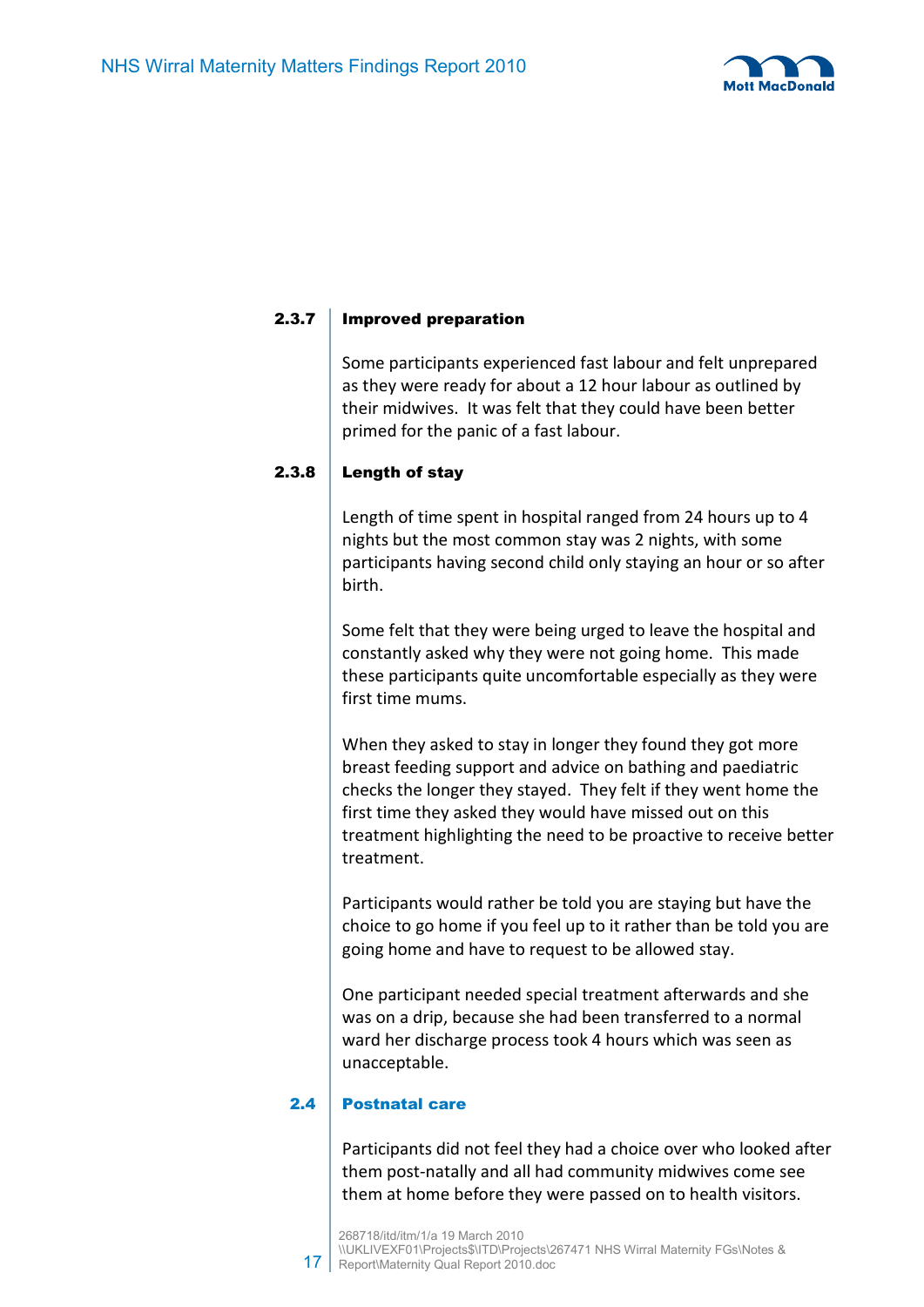18



They preferred this option for first time mums as it was easier then having to *"organise going out"* although they would prefer more specified visiting times.

There was also little choice given over where participants could receive postnatal care, some were offered choice while others were not.

Most second time mums agreed that they would be happy to have the choice over whether to visit midwives instead as gets them out with their older child rather than having to sit around and wait, although this choice is available it was not widely offered.

One participant felt that if they had the choice they would have *"definitely"* chose to go to the sure start centre as they had a second child to deal with so would find it much easier to go to an appointment than wait for the midwife to come to them at an unspecified time.

Participants said that during their postnatal care they received a lot of advice on healthy lifestyles and breastfeeding from their midwife in the form of leaflets which some found useful. Others highlighted the usefulness of the red book for a lot of information post-natally and that the midwives should perhaps use this resource more than leaflets.

*"You can lose leaflets but your red book is always there"* 

One criticism of post natal care was that many midwives bring trainees or student midwives on their rounds. Some participants felt uncomfortable with them being there with their newborn baby but did not feel confident enough to voice this while the trainee was present.

*"You don't feel like you can say no when they are there in your front room. "* 

They would rather be informed of the inclusion of trainees and be given the choice to approve beforehand, or it was suggested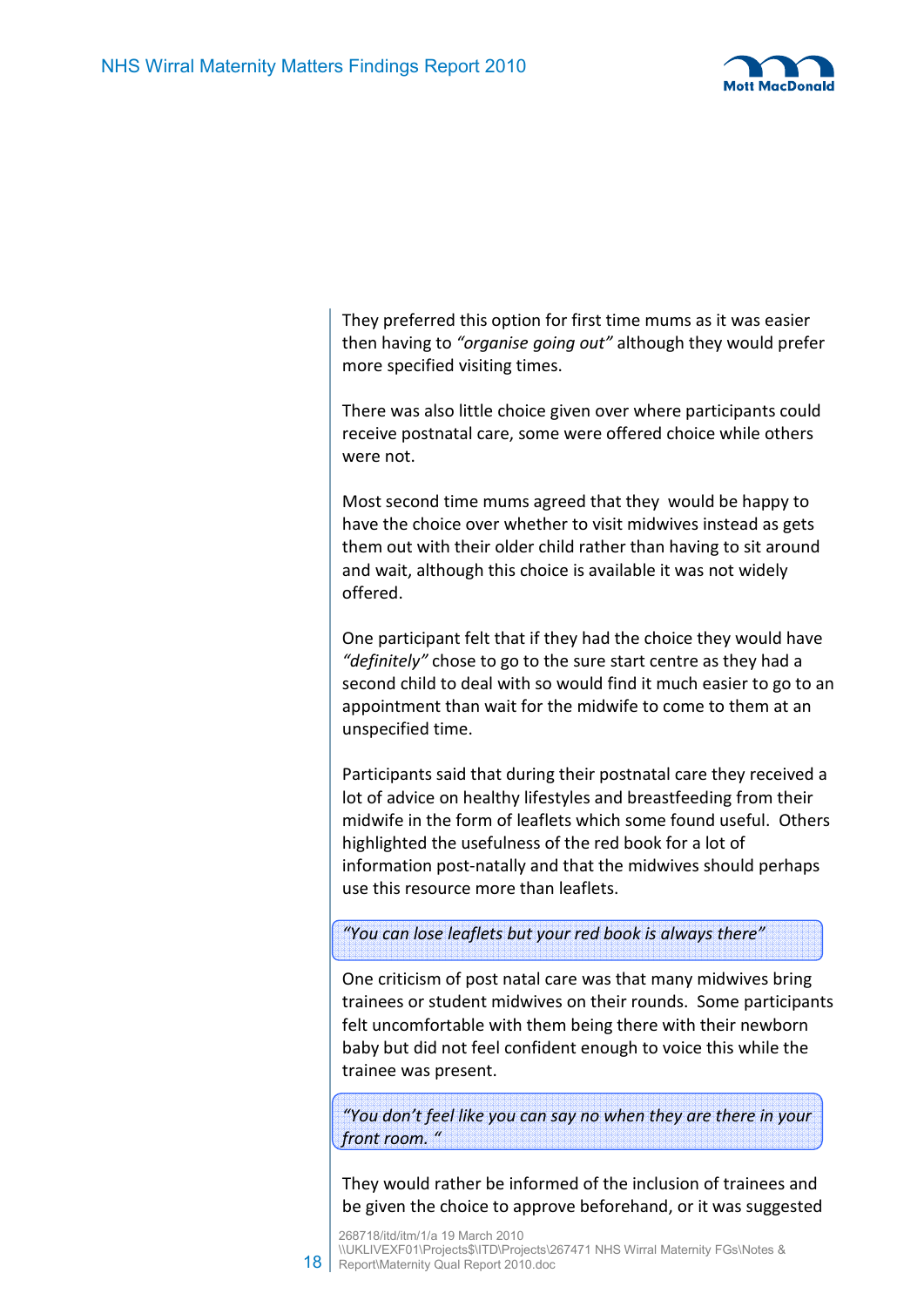

by participants to have an 'opt out' function at the booking in stage where you could specify your feelings about having students present;

*"If they could call before they come and let you know or ask you then would be much better"* 

## 2.4.1 Breastfeeding

19

Around half of participants' stated that they breastfed their baby. They felt that they breastfed because of their self preference or peer support rather than because of their midwives' influence.

Participants agreed that support on other feeding methods should be made available such as bottle feeding or mixing breast and bottle for example one participant found out from a friend formula food takes longer to digest so babies sleep longer so she began giving their baby a formula bottle before bedtime to help her sleep better. Many found this information very interesting and would have liked to have known.

There was some suggestion that when mothers actually start breastfeeding the advice and support disappears with participants feeling that midwives view it as if the baby looks like they are feeding then its assumed that all is fine and support stops.

It was conceded that maternity services need to do more reduce the stigma and guilt from not being able to breastfeed. One participant stated that their midwife was really helpful in this situation as when she could not breastfeed she got really frustrated and depressed, instead of being made to feel guilty the midwife recognised that the mothers wellbeing is just as important to the baby which was felt to be sending a good message;

*"She said 'You've got to look after yourself as you're the one giving all the care."* 

268718/itd/itm/1/a 19 March 2010 \\UKLIVEXF01\Projects\$\ITD\Projects\267471 NHS Wirral Maternity FGs\Notes & Report\Maternity Qual Report 2010.doc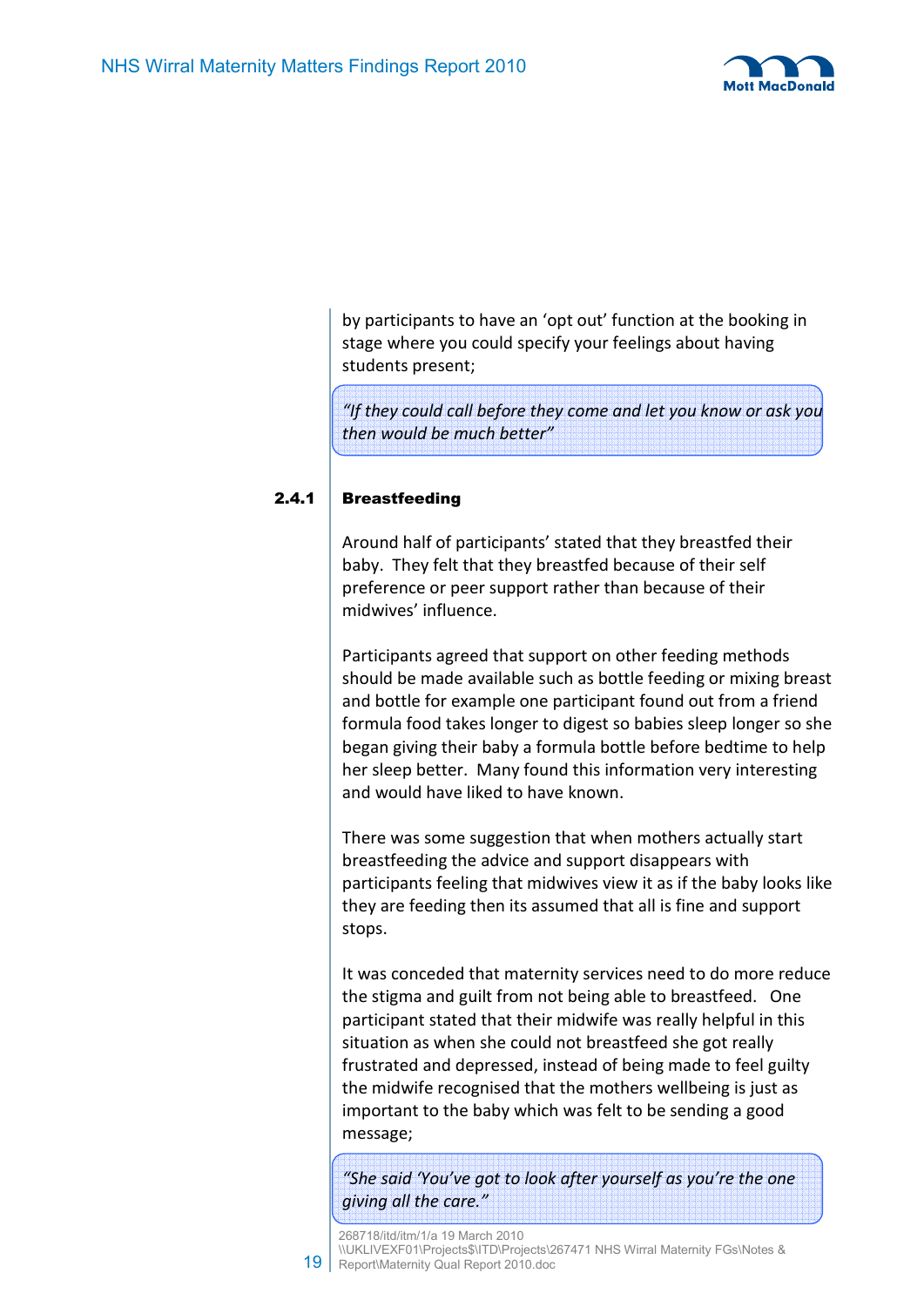

## 2.5 Previous pregnancies

Most participants with more than one baby felt that the maternity experience they had in Wirral had improved for their most recent child.

The following factors were discussed as reasons for this improvement:

## 2.5.1 Attentiveness

- More attentive and observant staff checking on mothers, unlike the previous pregnancy where one participant was haemorrhaging and left alone in a room *"They kept checking me all the time",*
- Some stated that they were not pushed to go home early as were the previous time
- Attentive midwives at both ante and post natal care

## 2.5.2 Continuity of staff

- •
- Improved continuity of midwives during labour *"Having the same midwife throughout labour was a plus",*
- Able to build better relationships with midwife one participant had a bad relationship with previous midwife due to her smoking habit

## 2.5.3 Quality of staff

- Birth experience overall was more calming
- Better listening skills
- Received more empathy
- Received more dignity *"I had a curtain this time rather than an open door".*
- Pleasant and considerate treatment *"I was made up I got toast and tea afterwards".*

## 2.5.4 Bad previous experience

Feelings of isolation of being left alone after birth with little support

20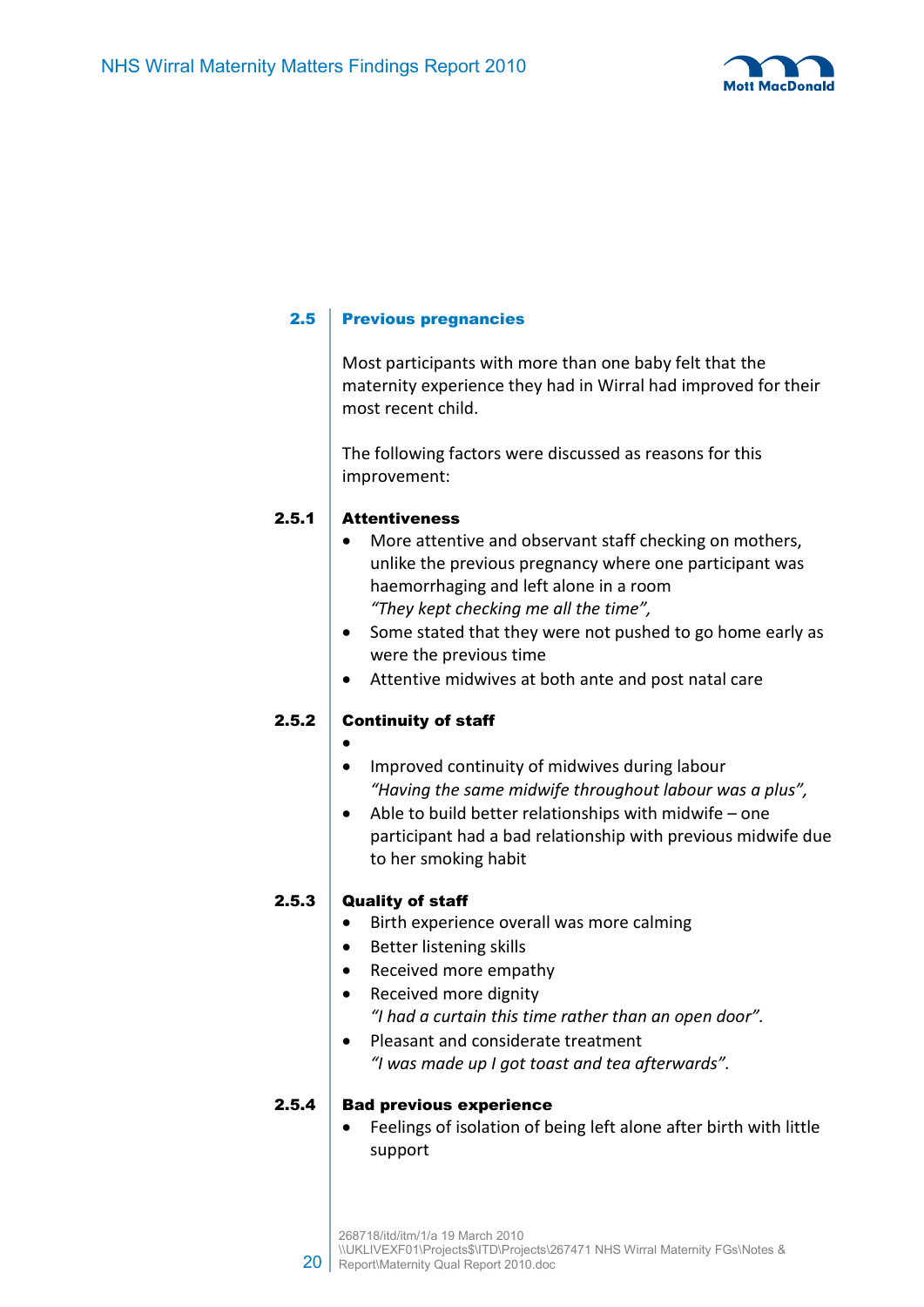

One participant had given birth previously 6 years ago when she was a very young teenage mother. She felt that the service she received this time around was much less supportive and had been worse than last time. There is a large gap between pregnancies and the participant was very young at the time, as a result the participants could have been viewed as a special case which may be a reason behind the differences.

## 2.6 Overall Perception

Overall participants rated their care favourably because they *"can't fault it really"*. Their children were all delivered safely and worryingly that is what ultimately they base the service on. This indicates a low baseline of expectation for maternity services.

*"She is here and she is happy and healthy and that's all that matters really"*

Although choice was not widely promoted amongst these participants, they were still very positive about the care received. An important message to take is that most participants are happy to let health professionals decide who is best to deliver care rather than themselves.

Suggestions for further improvements that could be made:

- Choice in parenting classes during pregnancy, specifically more practical classes
- Choice over stay in hospital without pressure to go home after one night
- Choice over midwife at birth or at least have some contact before hand with the birthing team over how they want to be treated during labour
- Choice over feeding support, including breast and bottle
- Choice over the inclusion of trainees in treatment
- Choice over appointment times with midwives
- Facilitate building a good relationship with the midwife for both mother and partner– this enables greater understanding of the pregnancy for both parties, allows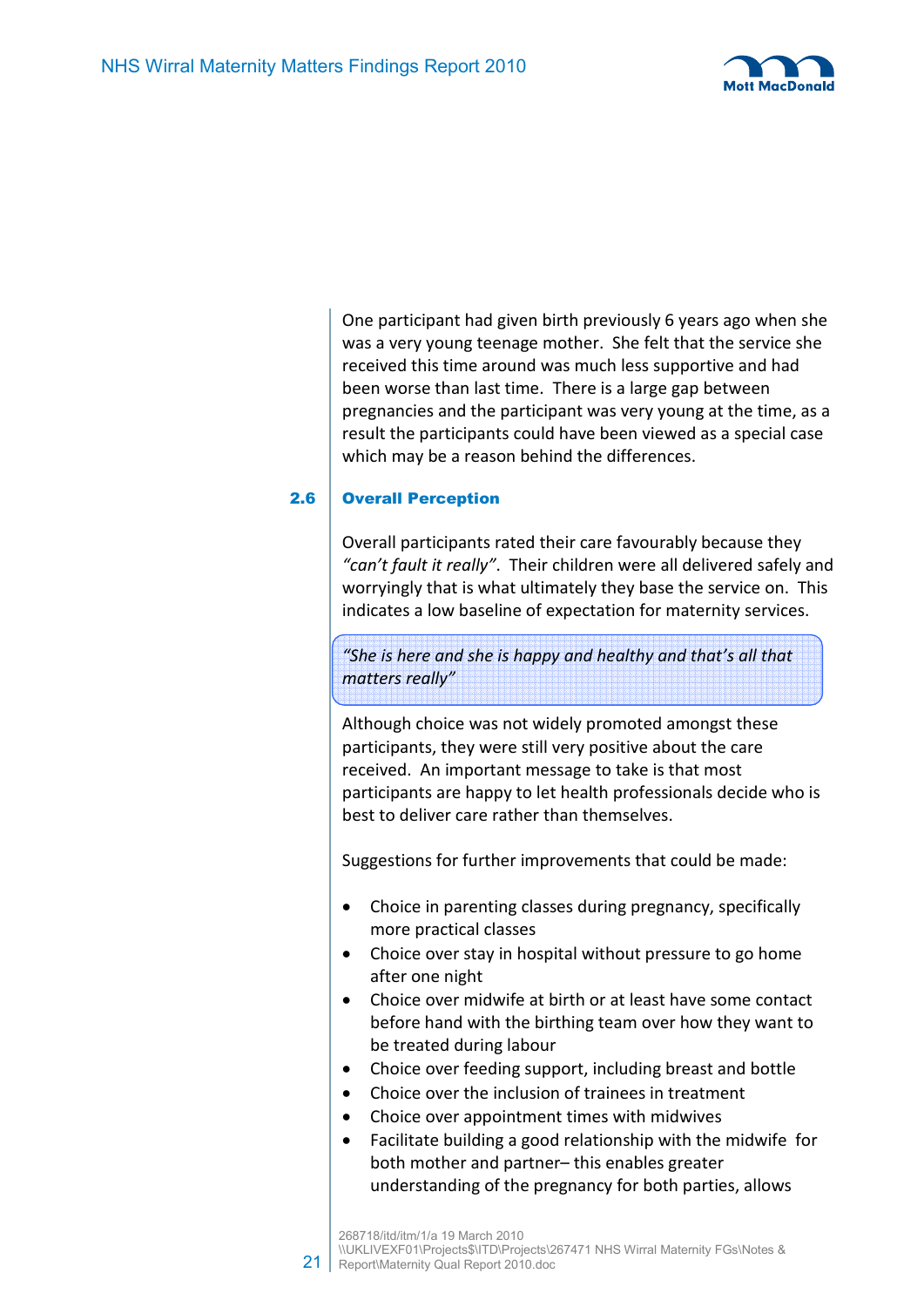

better exchange of information and allows questions to be asked more easily

- Focus on family inclusion in birth experience
- Ensure named midwives are seen
- Young mums treated the same respect as older mums
- Explore communication routes via DVD provision and rationalise leaflet distribution to only highlight important information

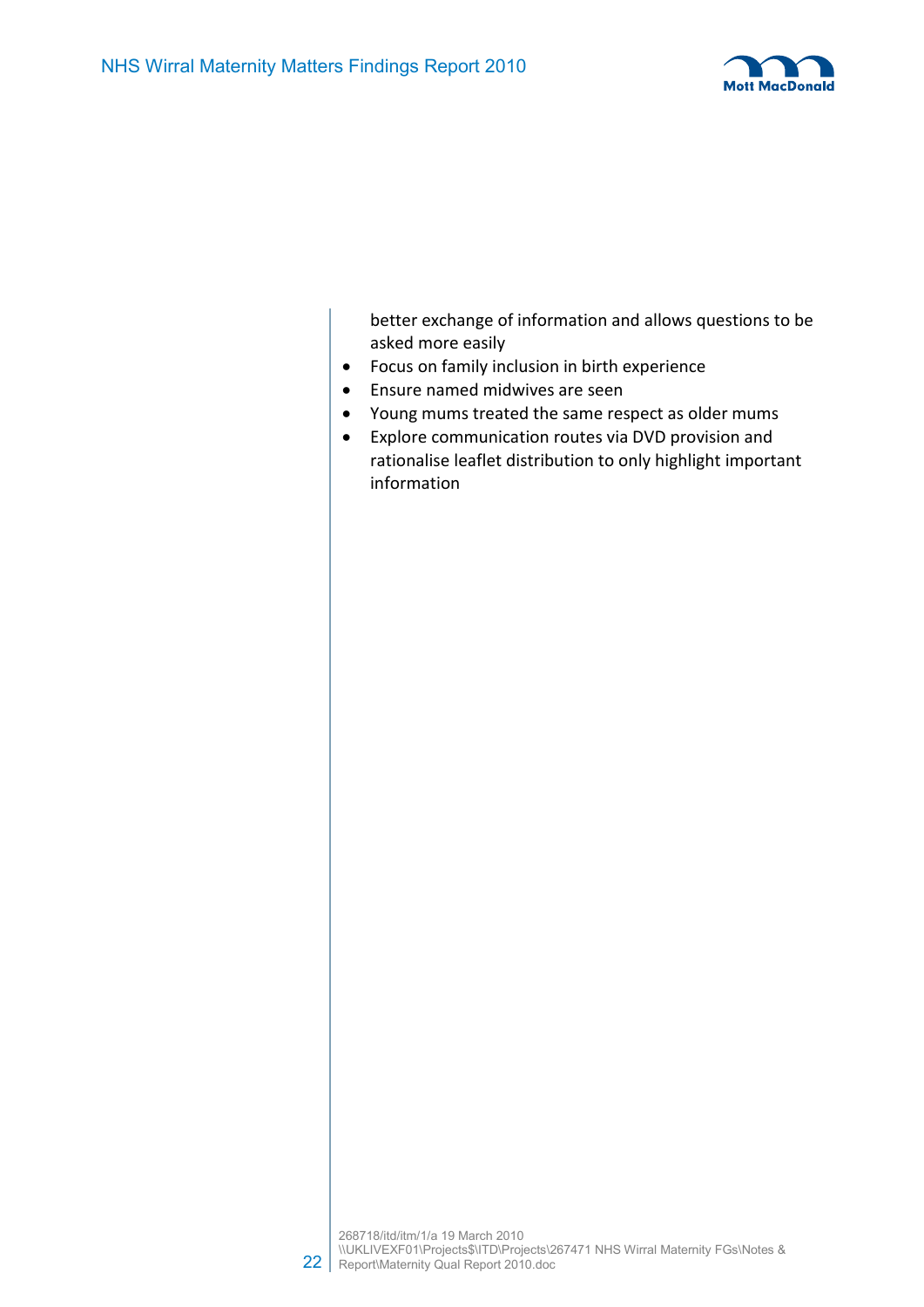

## Appendices

Appendix A. Topic Guide\_\_\_\_\_\_\_\_\_\_\_\_\_\_\_\_\_\_\_\_\_\_\_\_\_\_\_\_\_\_\_\_\_\_\_\_\_\_\_\_\_\_\_\_\_\_\_\_\_\_\_\_\_\_\_\_\_\_\_\_\_\_\_\_\_\_\_\_\_\_\_ 24

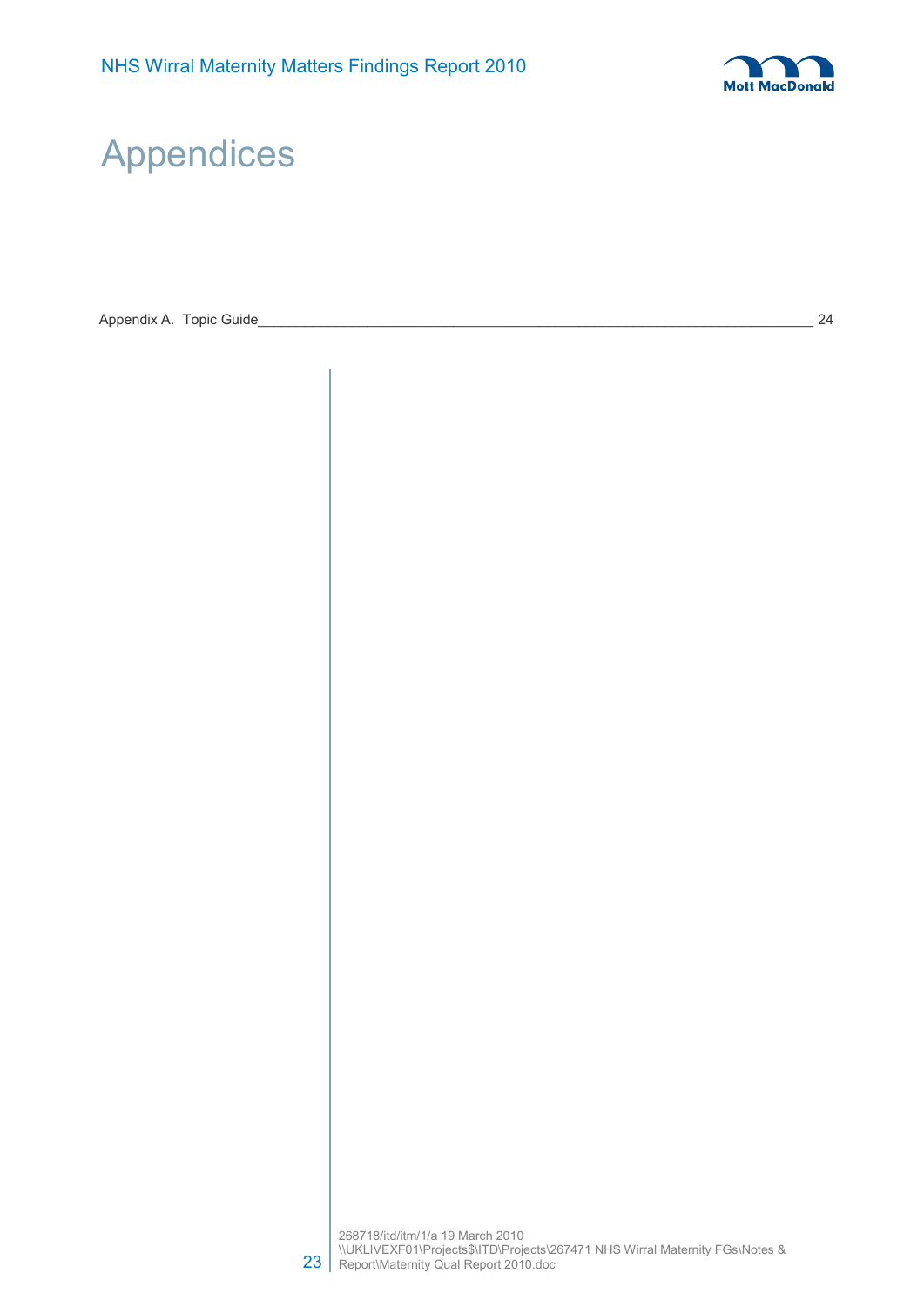

# Appendix A. Topic Guide

## **Introductions:**

Introduce self and MM an independent market research agency. We have been commissioned by NHS Wirral to do some research about the maternity services offered on the Wirral. Ask for permission to record and highlight MRS Code of Conduct and Data Protection Act

#### **Background:**

Each participant to introduce themselves, work and family:

- How many children have you got?
- When was the most recent born? Where were they born?
- What about the others, when and where were they born?

#### *Let's talk about your most recent baby (July/August 2009)*

## **ANTE NATAL CARE:**

#### **Initial contact:**

- When you first discovered that you were pregnant, which health professional did you inform/go to first? *Probe: GP, Midwife, Other nurse, Health visitor, Hospital consultant/specialist* Why did you choose them?
- Did you know you had a choice who to inform/go to? *Probe: did you know you could go direct to a midwife?*  How did you know? Has it always been this way? When did it change?
- How did you inform them? *Probe: telephone, e-mail, faceto-face etc -* Did you know you had a choice how to inform them? How did you know? Has it always been this way? When did it change?
- Who was your first face-to-face meeting with? Why did you choose them?
- Where was your first face-to-face meeting? (GP surgery, home, Childrens' Centre (used to be Surestart), other community centre)
- Did you know you had a choice about this? How? Would knowing this have changed the choice you made? In what way?

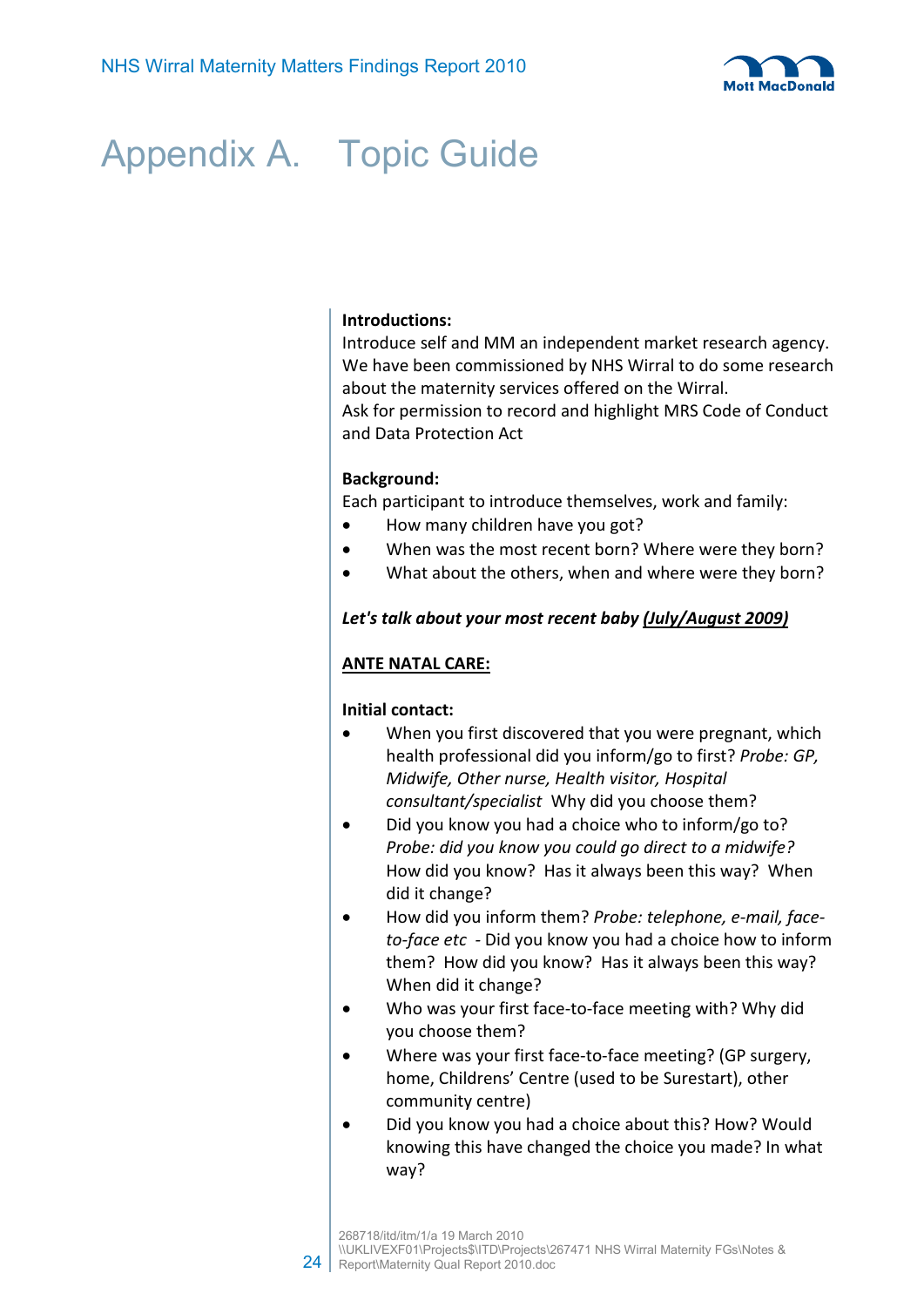

- Did you highlight any underlying health issues with the midwife/team? *Probe: diabetes etc*
- Did you get advice on this? How/in what form? Was this what you wanted?

## **Ongoing care:**

- Were you offered a choice about who would look after you during your pregnancy? (midwife, GP)
- What kind of choice were you offered? How were you offered the choice? By whom?
- How easy did you think it was to make a choice? What made it so? Did you feel comfortable making a choice? Why/not? Did you want a choice? Why/not?
- What help did you get in making the choice? How useful did you find this?
- Who did you choose to look after you during your pregnancy? Probe: Midwife only, GP, Team of health professionals (including midwife and specialist)? Why did you choose these?
- Was your partner offered advice and support through the pregnancy? How important is it to include partners in the process? Did your partner want to be involved? How were they included? *Probe: involved in chats, read information, just sat listening while conversations went on?* How do you think your partner would want to be kept informed?
- Did you receive detailed advice and support on the right diet, maintaining a healthy lifestyle?
- Did you receive detailed advice and support on parenting skills?
- Did you receive detailed advice and support on considering breastfeeding?

## **Continuation of care:**

- Did you always see the same midwife/team during your antenatal care? Why/not?
- How many different people did you see? How did you feel about this? Is that an acceptable number of people to see? What would be the ideal number?

25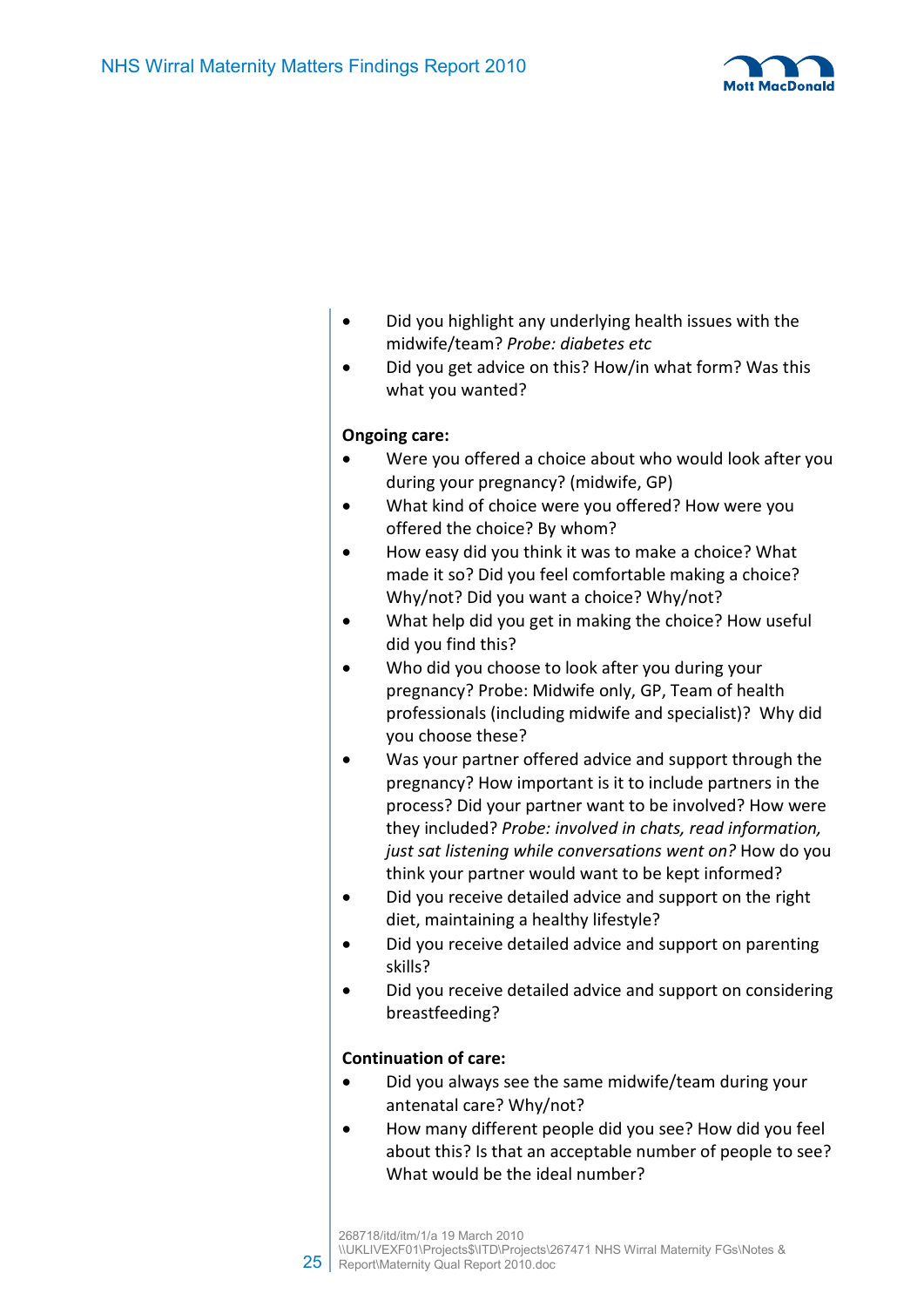

## **Communication – to be introduced at the relevant point in the group**

- How would you describe the communication you had with your midwife/care professional?
- How was communication done? *Probe: verbally, with booklets/leaflets (how many)*
- What sort of subjects were discussed? Did you feel they were relevant? *Probe: smoking, breastfeeding, alcohol use*
- Did everyone you met tell you different information/different subjects? Did you feel information was repeated? How did this make you feel?
- Was communication generally in one-to-one chats?
- Do you think any of the information/communication you received could have been delivered in different ways? How? *Probe: DVD, e-mail, text, telephone chats*
- Were you able to contact your midwife/team when you wanted? In what ways? Were you offered choices? What choices?
- Were your choice requests matched? Why/not?
- Did you feel this impacted on the standard of care you received? Why/not? In what ways?
- What would you like to have improved in your continuation of care? What makes you say that?
- Did you feel you had enough time when you saw/spoke to the midwife/team? Why/not?

## **Care plan:**

- During your meetings with your health professional, did you draw up a detailed plan of how you wanted your pregnancy to proceed? (This may have included where you wanted to give birth or the type of pain relief you wanted to receive)
- How involved did you feel with the production of your care plan?
- Did you feel you had the final say? Why/not?
- Did you feel that actually had choices in your care plan? What choices were you given?

26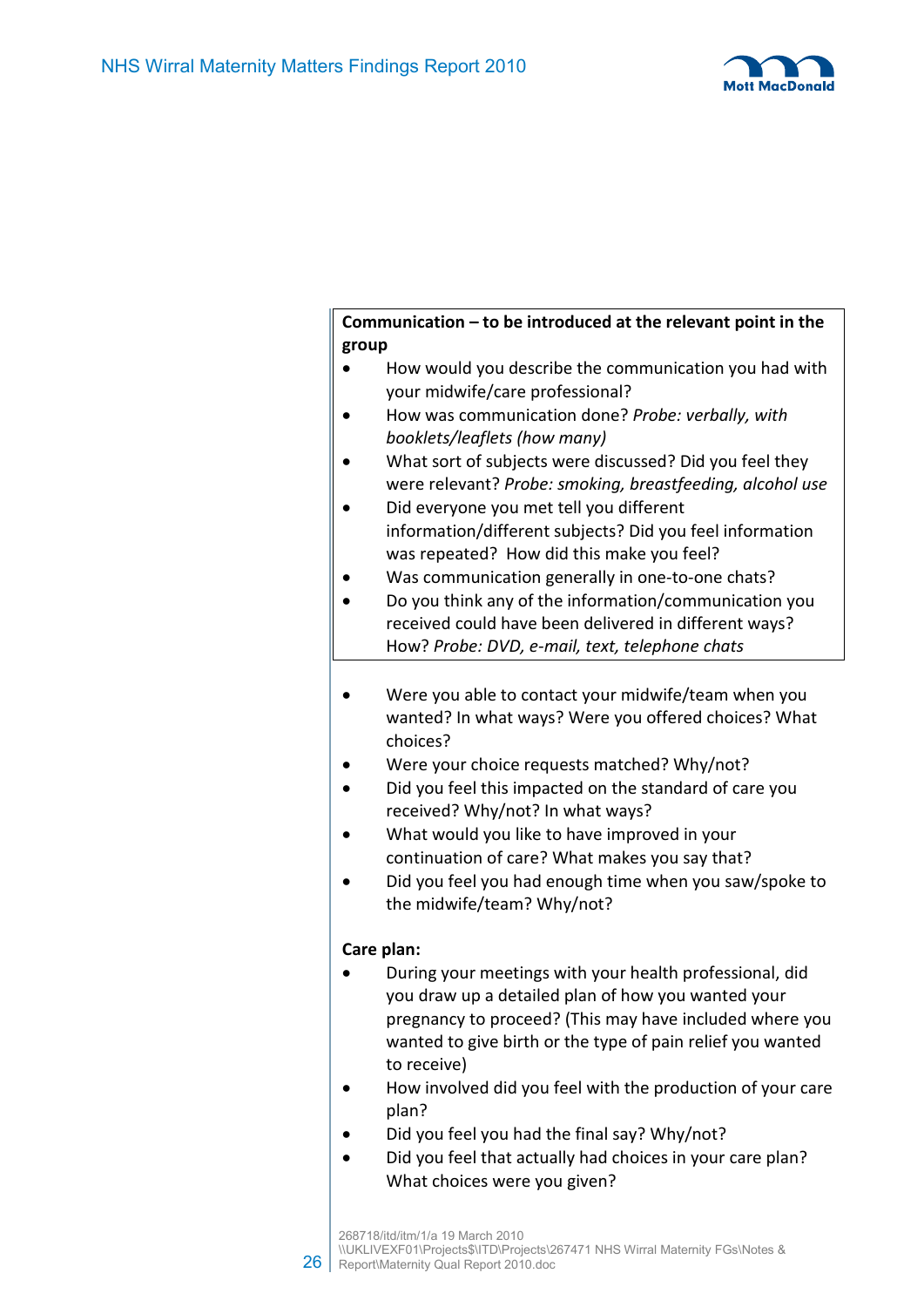

## *Care plan choices:*

- In your care plan did you plan where to have your baby? What choices were you given? *Probe: Midwife at home, Midwife at local midwifery unit, Birth at hospital, Elsewhere, choices about breast feeding*
- Were you offered any of the following by way of choices during your ante natal care? Probe: A blood test, A nuchal scan, A 12 week scan, A 20 week scan, An amniocentesis
- As part of your care plan were you offered a choice of pain relief for use during the birth?

## *For each choice ask:*

- How easy did you find it to make the decisions about your care plan?
- Did you feel supported in these decisions? Who by?
- Were you provided with any info to help you make the decisions? What type of info? How was it presented?
- How clear was the information/explanations you received?
- How did you find it to be involved in the production of your care plan? Did you feel comfortable? Why/not?
- Did you feel listened to?
- Did you feel you were was treated with respect?
- How was the information given to you? Verbally, written? Was this what you wanted? Why/not?

## **Birth:**

## *Let's talk about the actual birth:*

- How did you find the birthing process generally? What makes you say that? Were you sent away because you weren't yet in full labour?
- What were the positives and negatives regarding the service you received? *Probe:*
	- *how informed they were kept, who by, was this the right person*
	- *maintain a relationship with a midwife/key team member? The midwife who supported me during labour was one I had met before.*
	- *was information passed on well? Who by?*

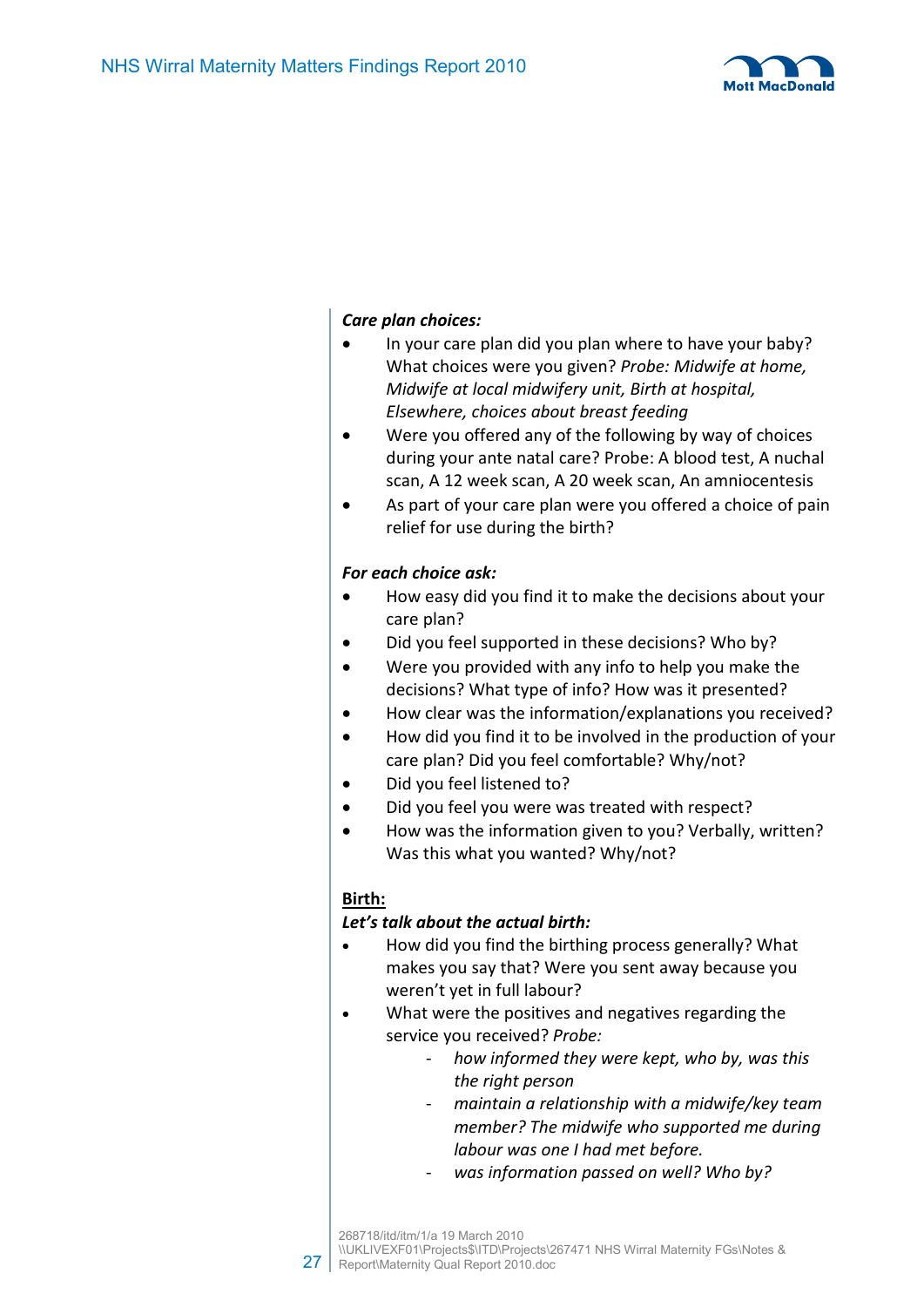

- *did you receive clear explanations of what was happening?*
- *Was your partner involved? Did they feel involved? Why/not?*
- *Did you feel you were listened to? Why/not?*
- *Were questions answered clearly?*
- *The midwives were well informed about my pregnancy*
- *How informed did you feel at the early stages of labour?*
- How long did you stay in hospital after the birth?
- Was this enough time?
- Wait explained to you why you were staying in hospital? Was this clear?
- Were you provided with adequate support when initially trying to breastfeed?

## **POST NATAL CARE:**

- Were you offered a choice about how you would receive care after the birth of your baby?
- What choices were you offered?, e.g. Where to receive your care? Probe: Midwife at home, GP, At a Community Clinic (e.g. a Sure Start centre), Other
- Who offered the choices?
- How clearly did you feel your choices were explained? What information did you base the decisions on? How was the information given to you?
- Were you given advice about healthy lifestyles, breast feeding? How?
- Did you breast feed? Why/not? For how long? Was this influenced by your midwife? In what way?

## **Overall:**

- How would you rate your most recent interaction with maternity services?
- What makes you say that?
- What were the good elements?